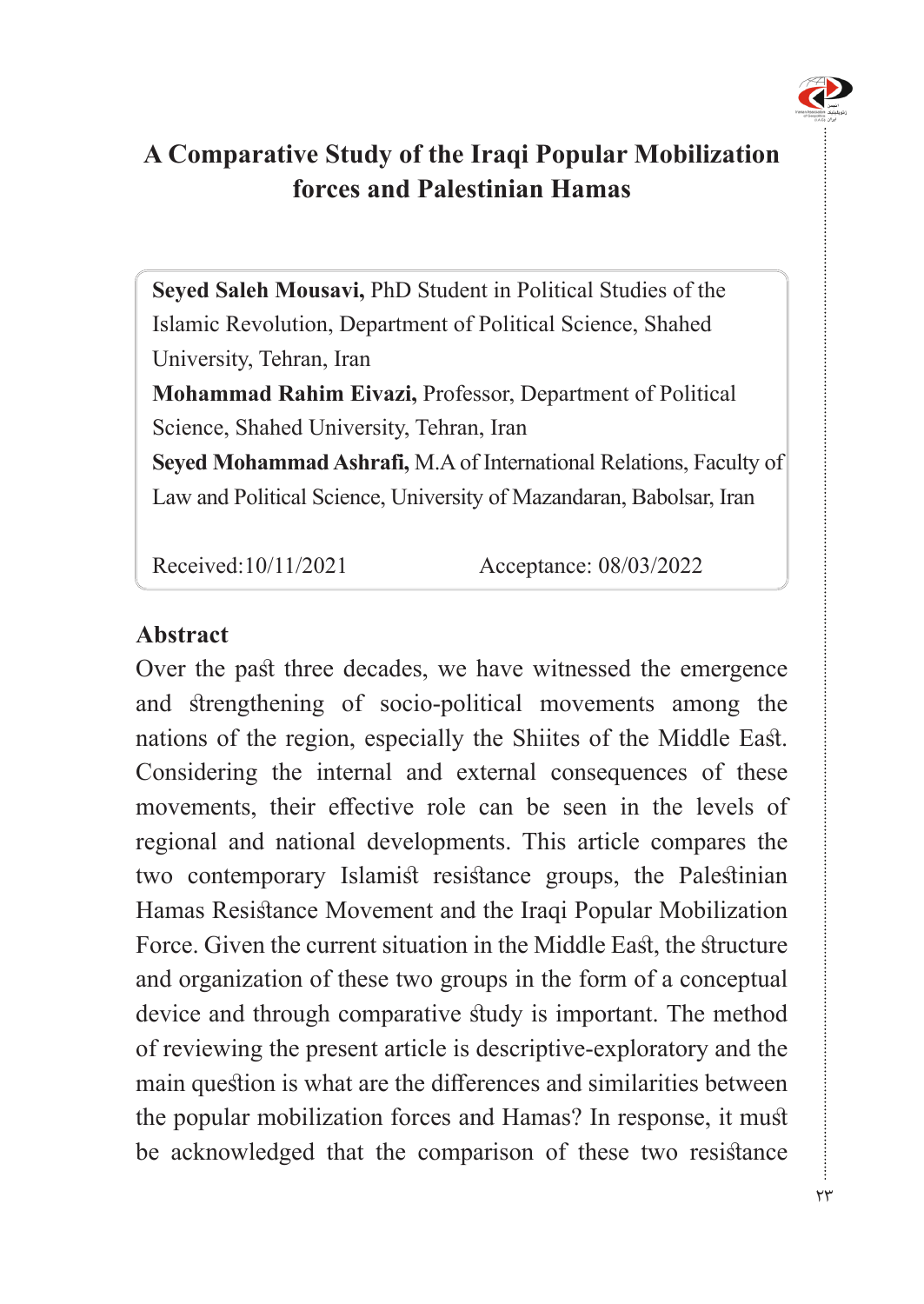

groups clearly shows the understanding of the fundamental and influential recent developments between Iraq and Palestine. and the influence of these groups as the support arms of the Islamic Republic is very important

According to the study and using Alan Thorne's conceptual framework, there are relatively obvious similarities and differences between the three components (generality, opposition or conflict and the principle of identity), so that due to the similarities and differences between each of these two resistance groups, in some cases, differences according to the specific circumstances in which they are placed.

Based on the principle of identity, the Iraqi Popular Mobilization Force Group has been formed with a focus on recruiting popular forces, regardless of ethnicity or religion. The emergence of Takfiri terrorism in the West Asian region has also brought significant parts of western Iraq under the control of ISIS. In such circumstances, the inefficiency of the Iraqi army in the fight against terrorism, as well as the decision of the cabinet during the presidency of Nouri al-Maliki to form a people's force to defend the territorial integrity of Iraq and expel terrorists from the country, and finally the issuance of a fatwa on jihad. The Iraqi supreme authority established the Hashad al-Shaabi base for the presence of various segments of the people in the struggle against ISIL.

Comparing the identities of these two resistance groups, it can be said that the Iraqi popular mobilization resistance group has a Shiite Islamic ideology, and the ideology of the Hamas resistance movement is rooted in the Egyptian Muslim Brotherhood. Also, the commonalities and differences of these two resistance groups can be expressed as follows; In both groups of resistance, the leading leaders of these currents have been influenced by the Islamic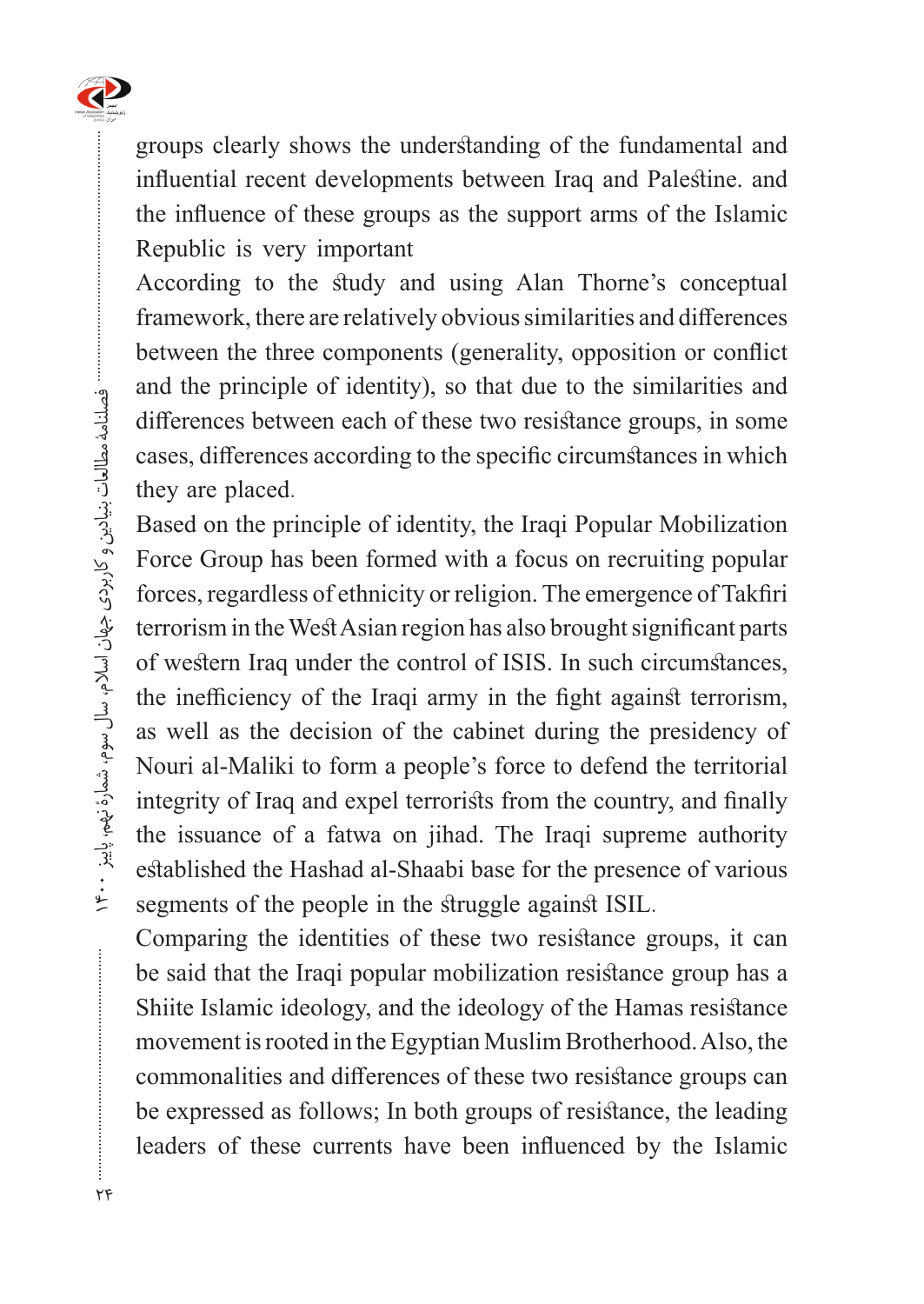

Revolution of Iran and the implementation of these ideas of the Islamic Revolution is evident. The doctrinal and jurisprudential principles of this group, which originated from the Egyptian Muslim Brotherhood, have a more Islamic aspect.

Both resistance groups entered the arena of struggle in order to create the necessary conditions for the liberation of the country from oppression and aggression. These groups also have the support of the masses.

The two groups of the popular uprising in Iraq and Hamas in Palestine are deeply connected to the Islamic Revolution of Iran, and the growth and influence of these groups as the support arms of the Islamic Republic is very important. The Popular Mobilization Resistance Group and the Hamas Resistance have common foreign enemies, such as the United States, and with the extent of their activities and influence, they sometimes attack their interests with attacks from these countries.

Given the participation of the Hamas resistance movement in the elections and the acquisition of political legitimacy at home and abroad, the official Hamas organization in the Palestinian state structure is more cohesive than the popular mobilization resistance group in Iraq.

Comparing the identities of these two resistance groups, it can be said that the Iraqi popular mobilization resistance group has a Shiite Islamic ideology, and the ideology of the Hamas resistance movement is rooted in the Egyptian Muslim Brotherhood.

We can also see Hamas' strategy in changing the regional approach and distancing the Hamas movement from Iran in recent years according to its interests. It should be noted that liberation movements, like any other social phenomenon, evolve over time and under the influence of conditions and components.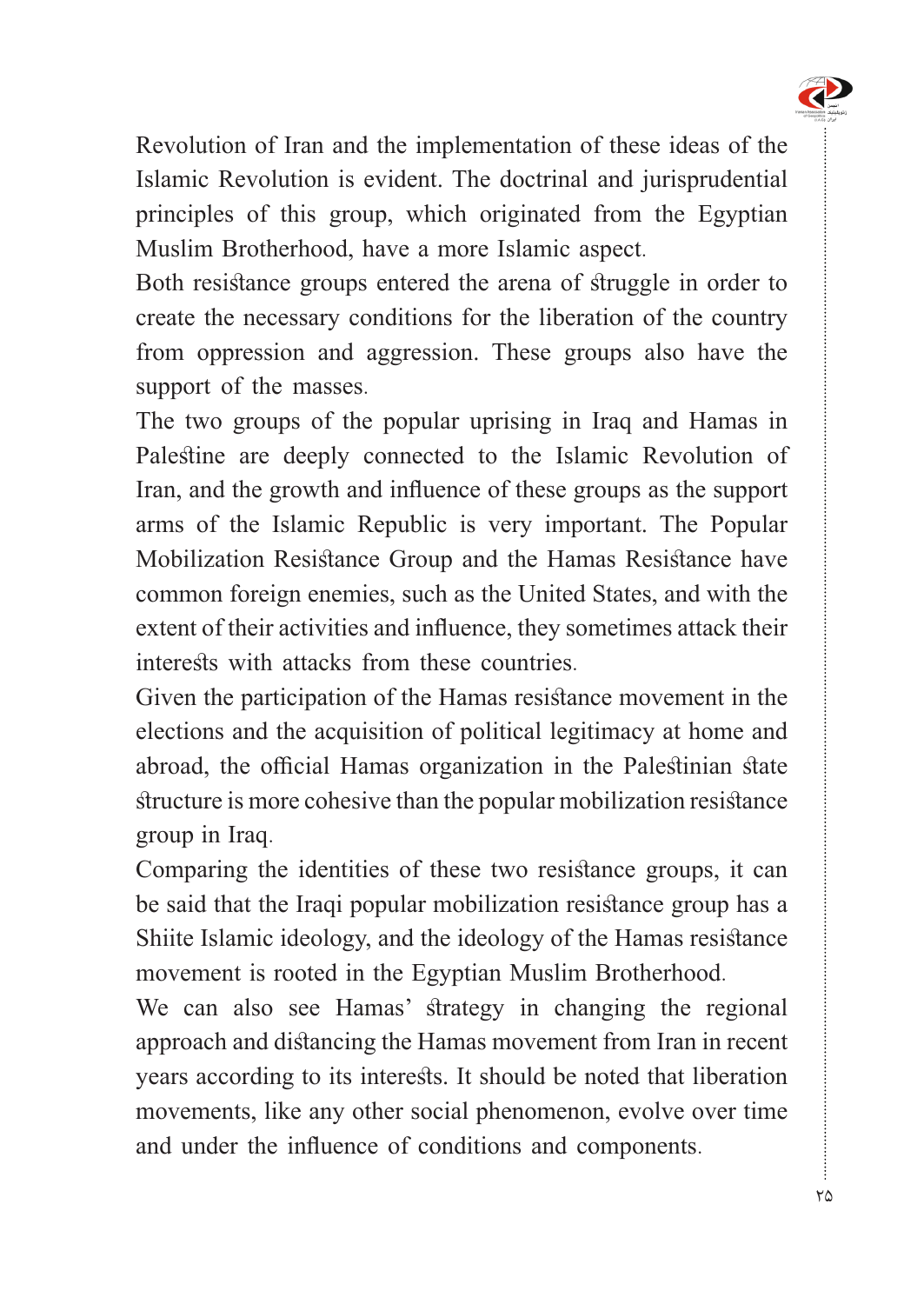

# **بررسی مقایسهای گروههای مقاومت حشدالشعبی عراق و حماس فلسطین**

**سید صالح موسوی**'،دانشجوی دکتری مطالعات سیاسی انقلاب اسلامی، گروه علوم سیاسی، دانشگاه شاهد، تهران، ایران **محمدرحیم عیوضی'**، استاد گروه علوم سیاسی، دانشگاه شاهد، تهران، ایران **،3** دانش آموخته کارشناسی ارشد روابط بین الملل، دانشکده حقوق و **سید محمد اشرفی** علوم سیاسی، دانشگاه مازندران، بابلسر، ایران دریافت:۱۴۰۰/۱۸/۱۹ / ۱۴۰۰/۰۸/۱۹  $\sqrt{14 \cdot -180}$ : صص **مقاله ترویجی**

### **چکیده**

در ســه دهــۀ اخیــر، در میــان ملتهــای منطقــه بهویــژه شــیعیان خاورمیانــه، آشــکارا شــاهد خودآ گاهــی و ظهــور و تقویــت جنبشهــای سیاســیاجتماعی بودهایــم. بــا توجــه بــه پیامدهــای داخلــی و خارجــی ایــن جنبشهــا، نقــش تأثیرگــذار آنهــا را در ســطوح تحــوالت منطقــهای و کشــوری میبینیــم. در ایــن مقالــه دو گــروه مقاومــت اســامگرای معاصــر، جنبــش مقاومــت حمــاس فلســطین و گــروه مقاومــت حشدالشــعبی عــراق را بــا یکدیگــر مقایســه میکنیــم. بــا توجــه بــه شــرایط کنونــی خاورمیانــه، ســاختار و تشــکیالت ایــن دو گــروه در قالــب یــک دســتگاه مفهومــی و بهوســیلۀ مطالعــۀ تطبیقــی اهمیــت دارد. روش بررسـی ایـن مقالـه توصیفیاکتشـافی اسـت. در پـی پاسـخ ایـن پرسـش هسـتیم کـه گروههــای مقاومــت حشدالشــعبی و حمــاس چــه تفاوتهــا و شــباهتهایی بــا یکدیگــر دارنـد؟ مقایسـۀ ایـن دو گـروه مقاومـت، دالیـل تحـوالت اساسـی و تأثیرگـذار اخیر دو کشـور عــراق و فلســطین را بهصــورت شــفاف مشــخص میکنــد. گــروه مقاومــت حشدالشــعبی

<sup>1.</sup> salehmusavi $111@y$ ahoo.com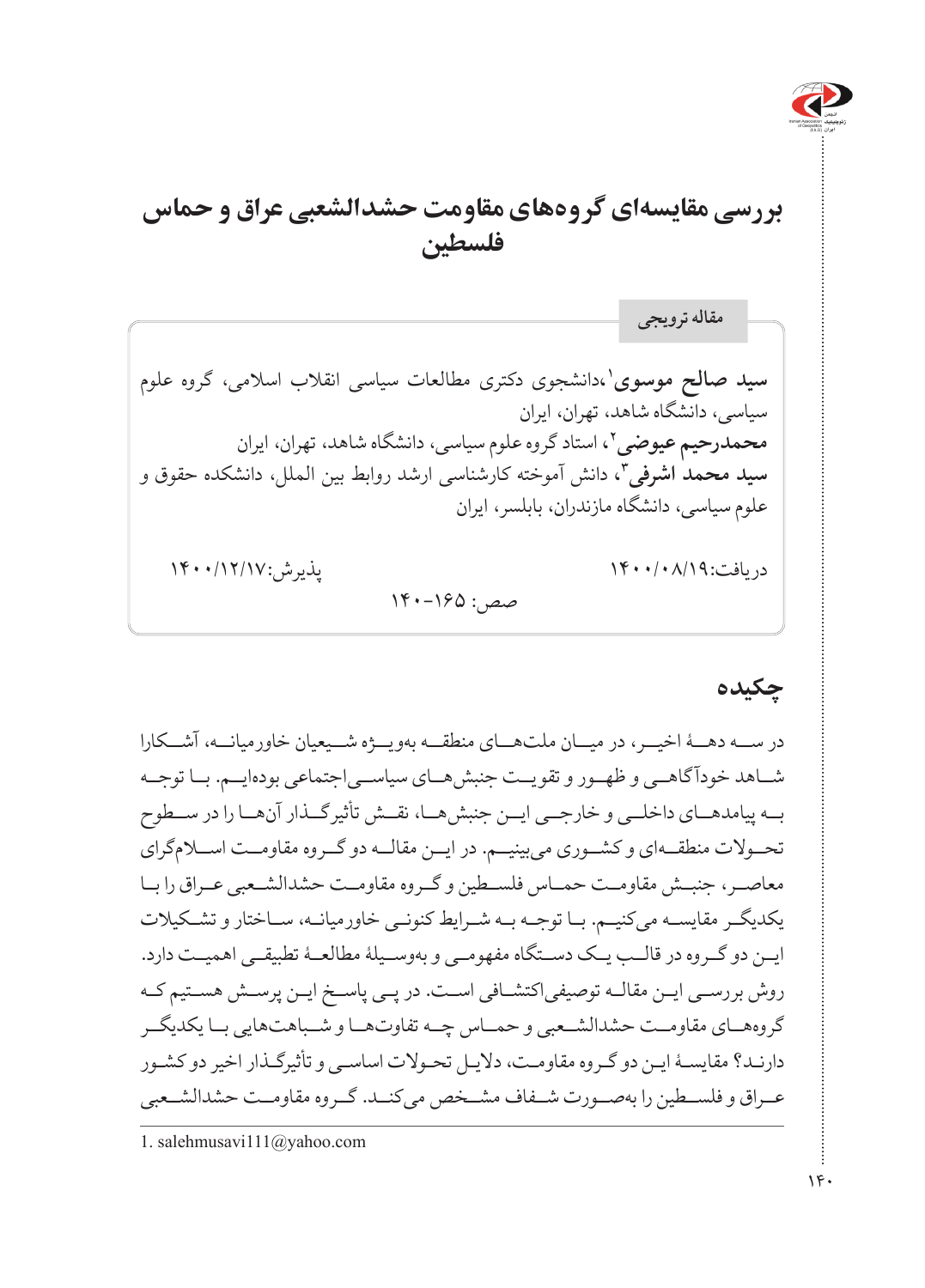

عـراق و حمـاس فلسـطین، پیونـد عمیقـی بـا انقـاب اسـامی ایـران داشـته و رشـد و نفـوذ ایــن گروههـا بهعنـوان بــازوان حمایتــی جمهـوری اســلامی بســیار اهمیــت دارد. در مقایســۀ هویــت ایــن دو گــروه مقاومــت، قالــب گــروه مقاومــت حشدالشــعبی عــراق، ایدئولــوژی اسلامی ش یعی و ایدئولـوژی جنب ش مقاوم ت حم اس ریشهــ در [اخــوان المســلمین](http://hamshahrionline.ir/details/127033) مصر دارد. شـایان توجـه اینکـه جنبشهـای آزادیبخـش، همچـون هـر پدیـدۀ اجتماعـی دیگـر، در گــذر زمــان و تحــت تأثیــر شــرایط و مؤلفههایــی، دچــار تحــول میشــوند. **کلیدواژهها:** جنبش مقاومت، حشدالشعبی، حماس، عراق، فلسطین.

#### **مقدمه**

امــروزه گذشــته از بازیگــران رســمی نظامهــای سیاســی و بینالملــل، جنبشهــا و س ازمانهای متعـ ددی در تعییــن سیاســتها و نتیجهبخشــی تحــوالت، تأثیرگذارنــد. اصنــاف، تعاونیهــا، مجامــع، جنبشهــا و مؤسســههایی هســتند کــه داعیــۀ فراملــی دارنــد و خـود را بـه حـوزهای خـاص محـدود نمیکننـد. ایـن کارگـزاران جدیـد، در بحـث حسـاس و مهــم مشــروعیت جایــگاه مهمــی بــرای خــود یافتهانــد، بهگونــهای کــه در فراینــد بســیج اجتماعــی، عاملــی مهــم بهشــمار میرونــد و در راهانــدازی، هدایــت و بــه نتیجهرســاندن حرکتهــا ســهم بهســزایی دارنــد. بــه بیــان دیگــر، نظامهــای سیاســی بایــد از هــم اکنــون در رونـد تصمیمسـازی سیاسـی خـود جایـگاه درخـوری بـرای ایـن نهادهـا پیشبینـی کننـد (36-37 2001: ,Payne(. بــا توجــه بــه جنبههــای مختلــف جنبشهــای اســامی کــه شـامل ابعـاد سیاسـی، اجتماعـی، فکـری و اعتقـادی براسـاس موازیـن اسـام و بـا اسـتفاده از شــیوههای مســالمتآمیز، در جوامــع اســامی بــوده، میتــوان ایــن حرکــت ســازمانیافتۀ مردمــی را در جهــت رســیدن بــه حالــت موجــود و مطلــوب تصــور کــرد کــه از یکســو متأثــر از عوامــل و دســتورات دینــی و اندیشــهای مبنــی بــر مبــارزه بــا ظلــم و تــاش بــرای رسـیدن بـه جامعـهای در مسـیر ارزشهـا و از سـوی دیگـر تحـت تأثیـر عوامـل عینـی ماننـد اســتعمار غــرب، انحطــاط فکــری و اســتبداد داخلــی، سکوالرســازی شــتابزدۀ جوامــع اسـامی، شکسـتهای نظامـی مسـلمانان از بیگانـگان و انحطـاط درونـی اسـت ,Fawzi (2011:154 ). گروههــای مقاومــت حشدالشــعبی عــراق و حمــاس فلســطین از گروههــای مقاومتــی هســتد کــه منشــأ بهنســبت مشــابهی در حــوزۀ ســرزمینی خــود و همچنیــن در عرصــۀ تغییــر و تحــوالت چشــمگیر داخلــی و گاهــی بینالملــل داشــتهاند.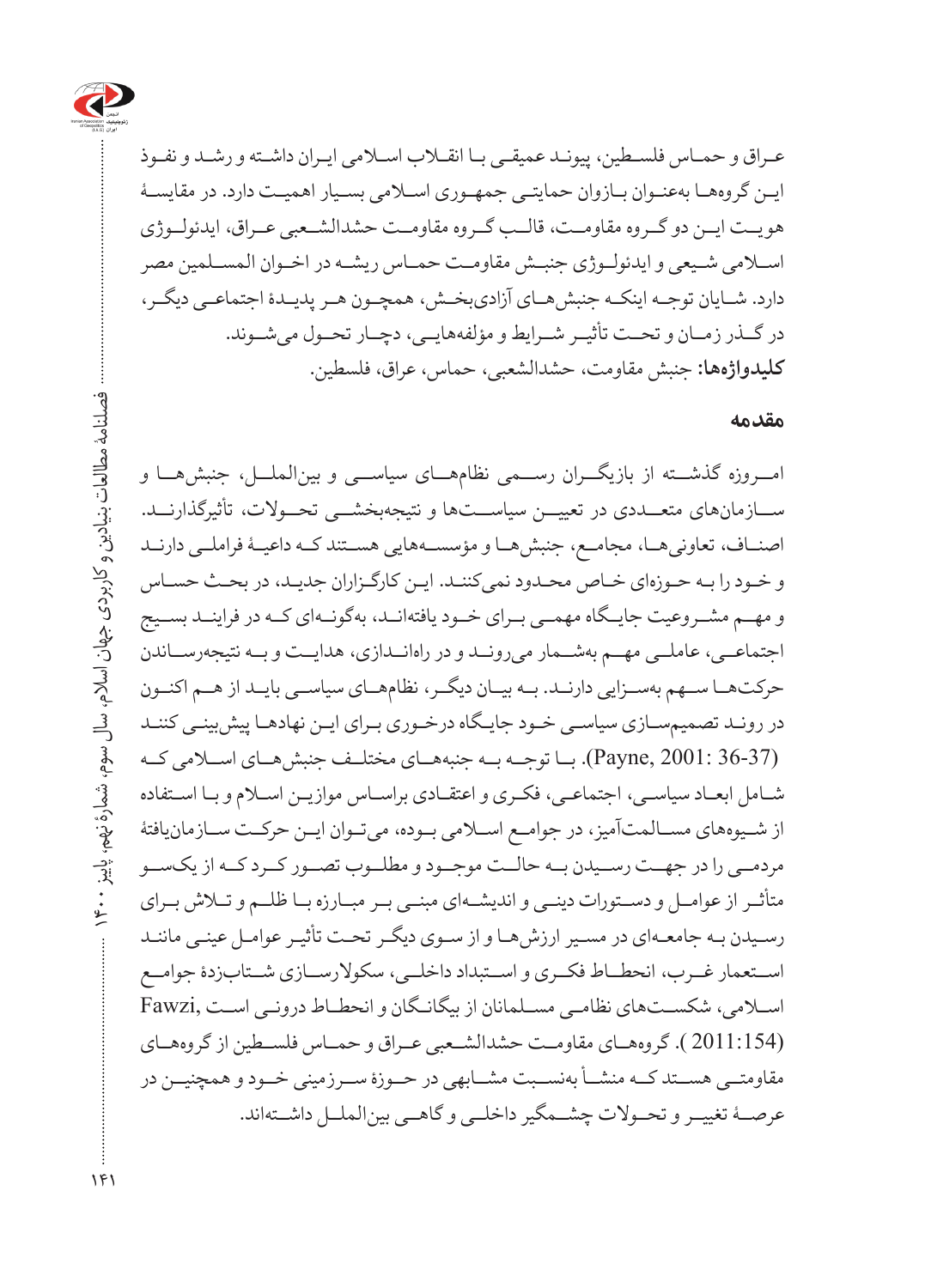

 ناتوانــی نیروهــای امنیتــی رســمی عــراق بــرای مهــار بحــران ناشــی از ظهــور داعــش، دولــت ایــن کشــور را وادار کــرد بســیج نیــرو بــرای تشــکیل ســاختار دفاعــی کمکــی را در دســتور کار قــرار دهــد. ایــن ســاختار دفاعــی بــا نــام حشدالشــعبی بهعنــوان بخشــی از نیروهـای امنیتـی عـراق رشـد و توسـعه یافـت. حشدالشـعبی یـک گـروه ناهمگـن، متشـکل از س<br>گروههـای مختلـف اسـت. حــدود نیمــی از آنهــا شــبهنظامیان پیشـین هسـتند و تقریبـاً نیــم دیگـر، نیروهـای جدیـدی هسـتند کـه در گذشـته در خدمـت آیـت اللـه سیسـتانی یـا دیگـر سیاس تمداران [عراقی](http://peace-ipsc.org/fa/category/articles/%D8%B9%D8%B1%D8%A7%D9%82/) بودهانــد. اقلیتــی مســیحی نیــز در ایــن گروههــا عضویــت دارنــد. حمـاس، جبـش مقاومـت مـردم فلسـطین اسـت و رویکـردی جهـادی دارد. عقایـد حمـاس دینــی و مبانــی اســامی را اصلــی ثابــت بــرای هرگونــه مبــارزه علیــه دشــمن صهیونیســتی میدانــد. ایــن جنبــش، آزادی همــۀ ســرزمین فلســطین و رهایــی قــدس شــریف را هــدف مبــارزه و جهــاد خویــش اعــام کــرد (2009:9 ,Purqiumi(. جنبــش حمــاس مبــارزۀ مســلحانه را تنهــا راه نابــودی کامــل رژیــم صهیونیســتی و آزادی خــاک فلســطین میدانــد. بازگشــت بیقیدوشــرط آوارگان بــه خــاک و کاشــانۀ خویــش، برخــورداری از حــق تعییــن سرنوشــت و تشــکیل حکومــت اســامی از اولویتهــای مهــم مبارزاتــی حمــاس اســت. بـا توجـه بـه شـرایط منطقـۀ خاورمیانـه و جایـگاه کنونـی گـروه مقاومـت حشدالشـعبی عـراق و جنبـش مقاومـت حمـاس و اهمیـت آنهـا، همچنیـن پیوندهـای نزدیـک انقـاب اسـامی، تفـاوت و شـباهتهای ایـن دو گـروه مقاومـت از ابعـاد بسـیار بـرای جمهـوری اســامی ایــران اهمیــت دارد. در ایــن مقالــه بهدنبــال پاســخ ایــن پرســش هســتیم کــه گــروه مقاومــت حشدالشــعبی عــراق و حمــاس فلســطین بــا یکدیگــر چــه اشــتراکها و تفاوتهایــی دارنــد؟

#### **پیشینه تحقیق**

سـید مهـدی طاهـری)1389( در مقالـه ای تحـت عنـوان» تاثیرانقـاب اسـامی ایـران بـر شـیعیان لبنـان بـا تاکیـد بـر جنبـش حـزب اللـه« بیـان مـی کنـد. پژوهـش حاضـر تـاش داشـته ضمـن اینکـه انقـاب اسـامی را بـه عنـوان نقطـه آغـاز خیـزش بیـداری اسـامی در نیمـه دوم قـرن بیسـتم دانسـته و آن را نویـد بخـش دوره جدیـد از اسـام،که شـیعیان لبنـان را بـه تکاپـو واداشـته اسـت. از اینـرو شـیعیان لبنـان و بـه ویـژه حـزب اللـه لبنـان بـا اسـتفاده از ظرفیـت هـای معنـوی انقـاب اسـامی توانسـته انـد نقـش فزآینـده ای را در عرصـه هـای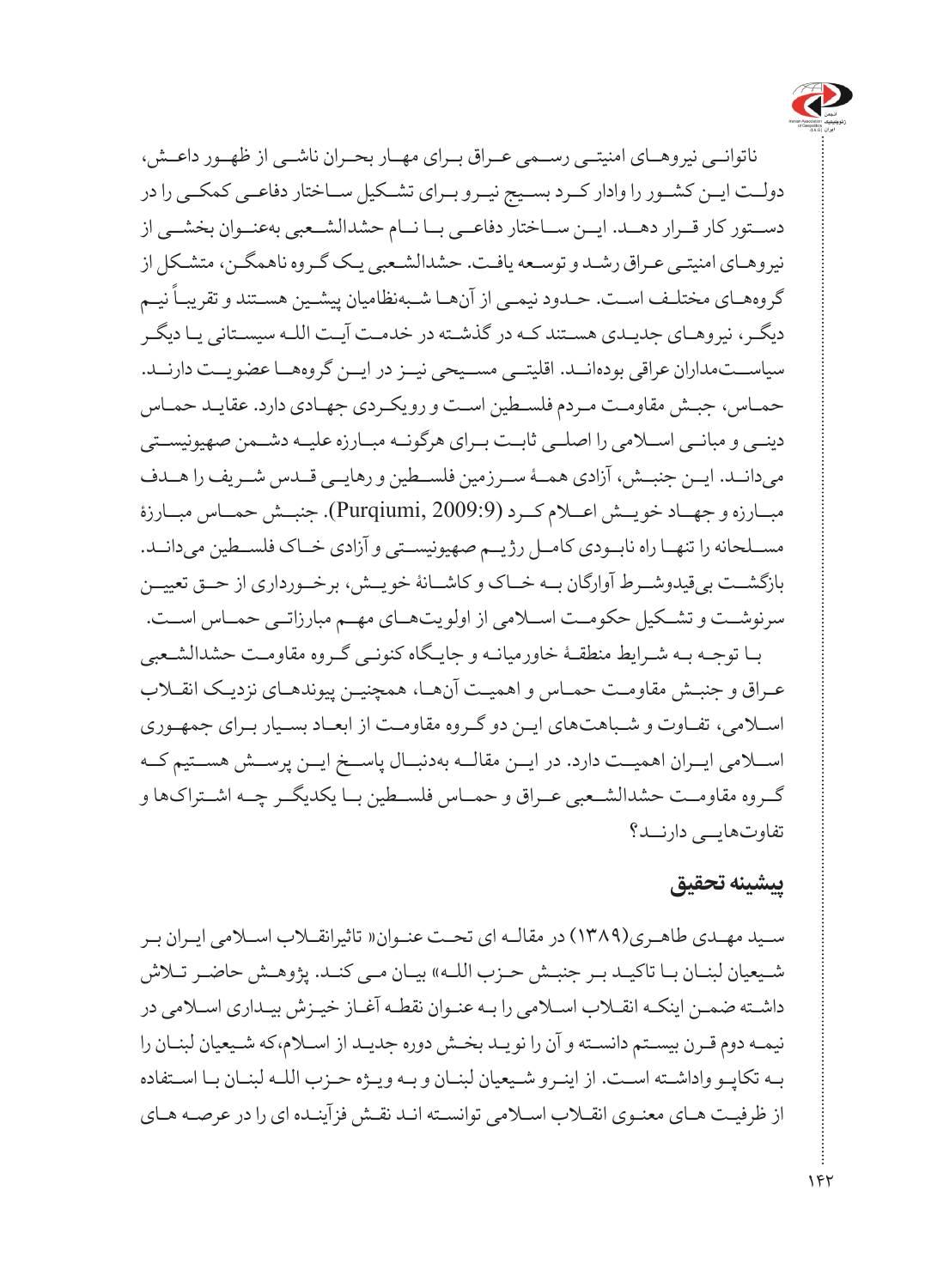

سیاسـی واجتماعـی ایفـا کنـد. در ایـن راسـتا بـه علـت حمایـت ایـران از شـیعیان لبنـان بـه ویــژه حــزب اللــه، بهتــر از جمهــوری اســامی در گام اول درصــدد وحــدت تمــام شــیعیان بـا اهدافـی همچـون مبـارزه بـا اسـرائیل و ... برآیـد و درگام دوم نیـز در راسـتای همگرایـی بـا سـایر طوائـف تـاش داشـته باشـد.

ذوالقـدر و نظـری )1394( در مقالـه ای تحـت عنـوان » بررسـی رابطـه ایـران و لبنـان بعد از پیـروزی انقــلاب اســلامی» بیـان مـی کننـد کـه حضـور ایـران در لبنــان دارای پیامدهـای مثبـت و منفـی میباشـد بـه عنـوان مثـال در مبحـث پیامدهـای منفـی متهـم کـردن ایـران بـه مداخلـه در امـور داخلـی کشـورها و در مبحـث پیامدهـای مثبـت افزایـش قـدرت هوشـمند ایــران در منطقــه را، میتــوان نــام بــرد. در پایــان عنــوان مــی کننــد کــه لبنــان بــه عنــوان پایگاهـی امـن بـرای جمهـوری اسـامی ایران جهـت ادامه مبـارزات علیه اسـرائیل بـوده و از همیـن رو منطقـه را وارد جنگهـای نیابتـی میکنـد منظـور از جنگهـای نیابتـی در ایـن برهـه لبنـان بـه نیابـت ازجمهـوری اسـامی ایـران و اسـرائیل بـه نیابـت از غـرب بـه خصـوص آمریـکا میباشـد .اساسـا نقـش لبنـان بـه خصـوص حـزب اللـه بـرای اهـداف جمهـوری اسـامی ایـران بسـیار مهـم و کلیـدی میباشـد .و در ایـن برهـه زمانـی کـه شـاهد منازعـات شـدید در منطقـه غـرب آسـیا هسـتیم، مهمتریـن اضـاع محـور مقاومـت را ایـران و حـزب اللـه لبنـان تشـکیل میدهنـد .کـه در جبهـه منازعـه سـوریه، حـزب اللـه لبنـان بـه نیابـت از جمهوری اسـامی ایران سـعی در حفظ و تقویت این محور داشـته اسـت چرا که آنها بر این باورنـد جبهـه تکفیریهـا و داعـش اساسـا بـه دسـت غـرب با کمکهـای اسـرائیل اداره شـده و در میـدان نبـرد سـوریه وارد جنـگ نیابتـی شـده اند.بـه طـور کلـی میتـوان مـوارد زیـر را بـه عنـوان مهمتریـن اهـداف رابطـه ایـران و لبنـان نامبـرد:

بـه خطـر انداختـن موجودیـت اسـرائیل و انتشـار و صـدور انقـاب اسـامی و گسـترش تشـییع ویجـاد جبهه مقاوم و مسـتحکم در برابر منازعـات و ناامنی منطقه ای.

خواجــه ســروی و رحمتــی)1392( در مقالــه ای تحــت عنــوان » انقــاب اســامی و گفتمــان سیاســـي شــيعه در لبنــان» ايــن دو نويســنده بــا اســتفاده از روش گفتمــان لاكلا و مــوف و نظریــه پخــش تــاش مــی کننــد مــی کننــد کــه مدلــی ارائــه دهنــد کــه در نتیجــه آن فرضیـه اصلـی مقالـه یعنـی اینکـه انقـاب اسـامی ایـران بـا تاثیرگـذاری خـود موجـب پویایـی، فعـال و انقـاب شـدن اندیشـه سیاسـی تشـیع در کشـور لبنـان شـده اسـت. در نتیجه بـه منظـور اثبـت ایـن فرضیـه هژمونیـک شـدن دال استکبارسـتیزی و ایجـاد گفتمـان مقاومـت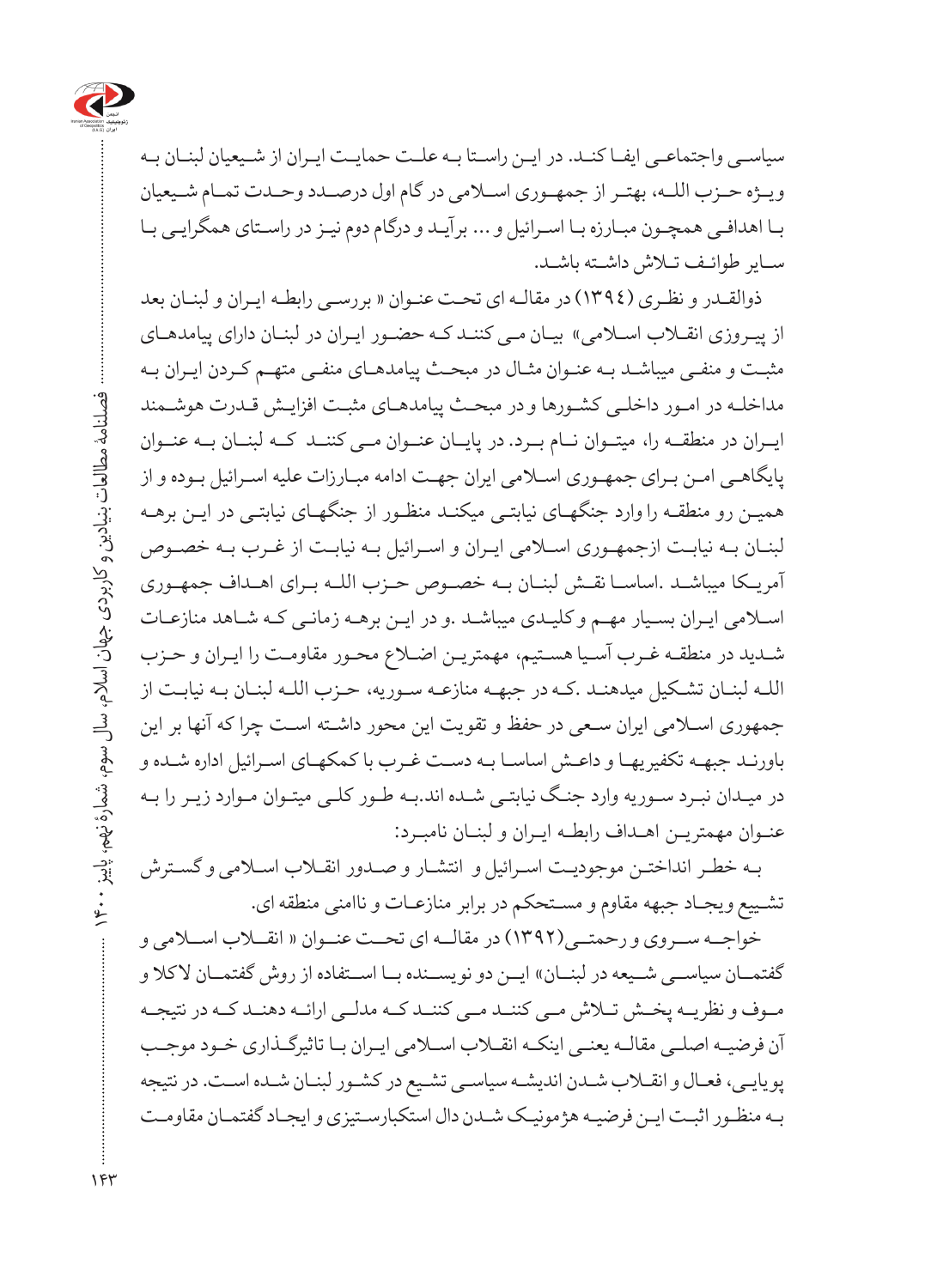

کـه نمـود عینـی آن حـزب اللـه اسـت مـورد بررسـی قـرار گیـرد.

در نتیجــه عنــوان داشــتند کــه شــیعیان لبنــان بــه وســیله احســاس یگانگــی ایدئولوژیــک بـا ایـران کـه پـس از اقدامـات صـدر و وقـوع انقـاب اسـامی رخ داد توانسـتند طـی دوره ای سـی سـاله، نقـش خـود را در جامعـه و مهـم تـر از آن ، شـکل رهبریشـان را بـه گونـه ای بهـت آور تغییـر دهنـد. جامعـه ای کـه تحـت سـلطه یـک نظـام فئودالـی بـا حاکمیـت زعمـا )فرمانروایـان مسـتنبد محلـی و سـنتی( رنجـور شـده بودنـد، توانسـت ایـن رهبـران فئـودال و قبیلـه ای را بـه نفـع رهبـران امـروزی، مردمـی و بسـیج کننـد. ایـن رهبـران جدیـد درکـی روشــن از جامعــه شــیعه و اهدافــی متکــی بــر ارزش هــای شــیعه دارنــد. نمــو عینــی ایــن رهبـری را در حـال حاضـر مـی تـوان در حـزب اللـه و رهبـران آن سـید حسـن نصراللـه دیـد. وی مقیـد بـه والیـت فقیـه و تحـت تاثیـر پیـام هـا و ارزش هـای انقـاب اسـامی قـرار دارد.

#### **چارچوب نظری**

بــه عقیــدۀ تیلــی، پدیدههایــی همچــون انقالبهــا، شــورشها، جنبشهــای اجتماعــی، توطئههـای سیاسـی و حتـی بسـیاری از کودتاهـا، انـواع مختلفـی از کنـش جمعـی هسـتند کــه بــا هــدف ایجــاد تغییــر یــا جلوگیــری از تغییــری در جامعــه اتفــاق میافتــد. بدیــن منظــور نظریهپــردازی دربــارۀ کنشهــای اجتماعــی بــرای رســیدن بــه شــناخت دربــارۀ ایـن پدیدههـا بسـیار ضـروری اسـت. نظریـۀ جنبشهـای اجتماعـی تیلـی بـا عنـوان نظریههـای تعــارض سیاســی دســتهبندی میشــود کــه خــود در نظریههــای ســازماندهی و بســیج قــرار دارد. تیلــی چرخشــگاه نظــری خــود را مفهــوم کنــش جمعــی قــرار میدهــد و آن را عبــارت میدانـد از «کنـش مـردم بـا هـم در تعقیـب منافـع مشـترک». کنـش جمعـی از دیـد او ناشـی از ترکیبهــای متنــوع و متحــول منافــع، بســیج و فرصــت اســت (11 2017: ,Tili(.

منظمشــدن روابــط اجتماعــی نتیجــۀ کنــش اجتماعــی اســت و جنبشهــای اجتماعــی عوامـل جمعـی کنـش اجتماعـی هسـتند. از نـگاه آلـن تـورن، جنبـش اجتماعـی برخـاف عقیــدۀ نظریهپــردازان، بســیج منابــع رویدادهــای اســتثنایی نیســت 162- 2014: ,Nash( (.163 بــه عقیــدۀ آلــن تــورن در هــر جامعــهای یــک برخــورد اصلــی بیــن جنبشهــای اجتماعـی مخالـف وجـود دارد، برخـورد بیـن طبقـۀ متوسـط کـه »تاریخمنـدی« را بـه خـود اختصــاص داده اســت. منظــور تــورن از تاریخمنــدی برخــاف نظریــۀ مارکسیســتها و معتقــد اســت کــه طبقــات بــرای مالکیــت و کنتــرل ابــزار تولیــد در یــک جامعــه مبــارزه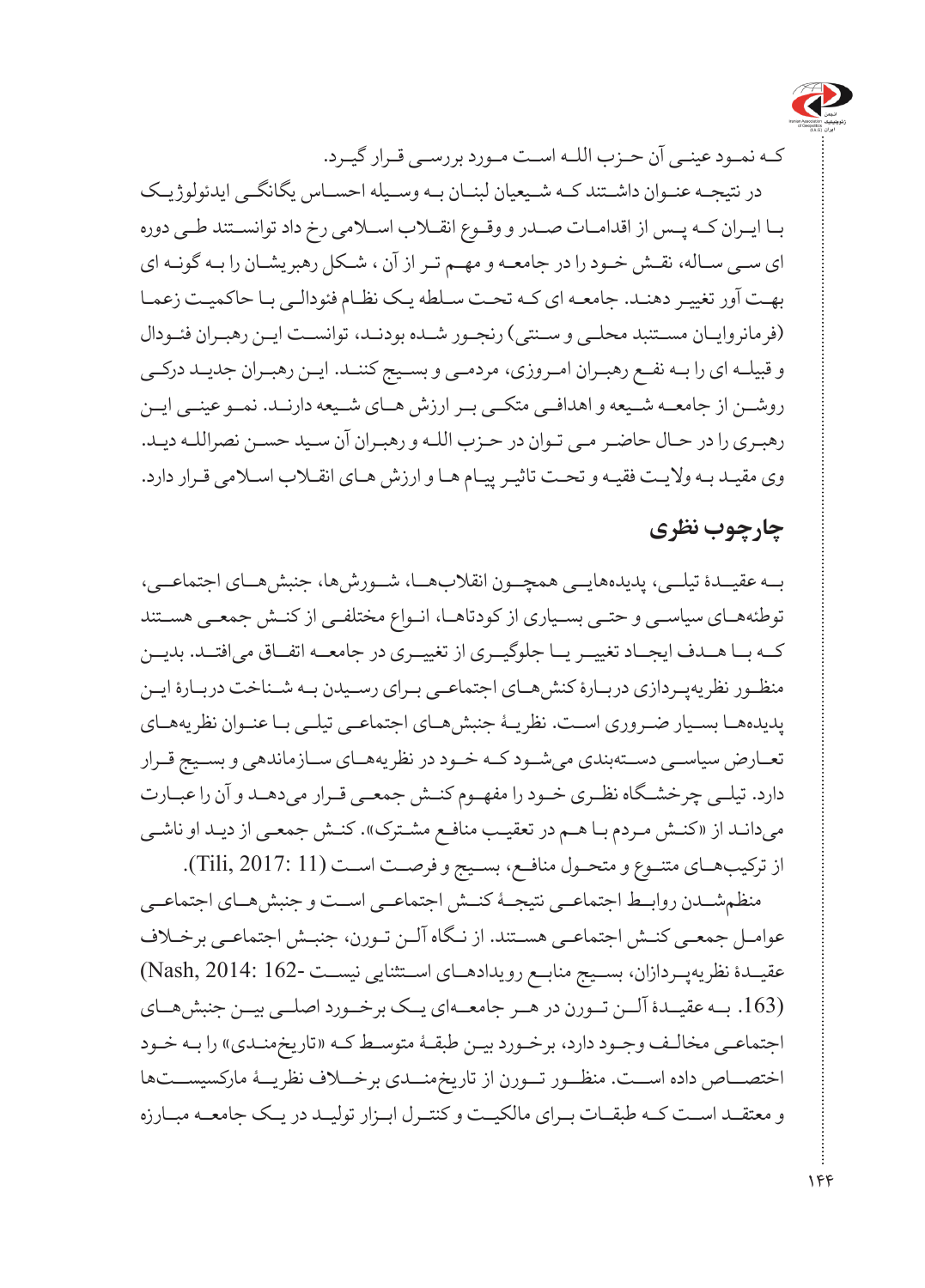

نمی کننــد، بلکــه بــر ســر چیــزی مبــارزه میکننــد کــه از آن بهعنــوان «تاریخمنــدی» تعبیــر میشــود (164 2014: ,Nash(. بــه عقیــدۀ تــورن جنبشهــای اجتماعــی نیرویــی کنشـی هسـتند و مبـارزۀ آنهـا در جهـت غلبـۀ شـکلهای فرهنگـی و سـاختاری یـا زندگـی اجتماعــی اســت کــه بهشــکلی مهــار تاریخمنــدی اســت. بنابرایــن تفاوتــی بیــن رفتــار جمعــی کــه عمــل واکنشــی بــوده در مقابــل نیــروی کنشــی جنبشهــای اجتماعــی وجــود دارد (278 1998: ,Lecht( . جنبشهــای اجتماعــی بهواســطۀ اهــداف تضــاد و روابــط آشـکار بیـن کنشـگران تعریـف میشـود و بـا توجـه بـه تضـاد اصلـی جامعـه سـه نـوع تضـاد را بیــان میکنــد.1: رقیــب: تعریــف و مشخصشــدن جنبشهــای اجتماعــی بهواســطه رقیبـان؛ ٢. اهـداف: عرصـۀ تضـاد توسـط کلیتهـای فرهنگـی معرفـی می شـود؛ ٣. هویـت کنشــگر: کنشــگران بیشــتر، کنشهــای خــود را بهصــورت گسســت از ارزشهــای فرهنگــی قالــب و نهادینهشــده خلــق میکنــد (,2007:82-83Hajli(. اصــول ســه گانــه و پیریــزی موجودیـت و ماهیـت جنبشهـای اجتماعـی، براسـاس دیـدگاه آلـن تـورن اینگونـه اسـت:

الــف( اصــل هویــت: یــک جنبــش اجتماعــی بایــد مشــخص کنــد کــه از چــه افــراد و اشـخاصی تشـکیل شـده اسـت و بهعنـوان نماینـده یـا سـخنگوی چـه گروههـا و اشـخاصی بـوده یـا مدافـع یـا محافـظ چـه منافـع و بـرای چـه کسـانی اسـت. همچنیـن بـرای درک یـک جنبـش اجتماعـی پرسـشهایی از ایـن نـوع مطـرح میشـود: جنبـش از منافـع چـه کسـانی دفـاع و حفاظـت میکنـد؟ بـه نـام چـه افـرادی سـخن یـا صحبـت میکنـد و ایـن جنبـش معـرف چـه کسـانی اسـت؟

ب) اصــل ضدیــت یــا مخالفــت (دشــمن): همیشــه نوعــی نیــروی مقــاوم و ایســتاده در برابــر جنبشهــای اجتماعــی قــرار دارد و بــرای جلوگیــری و درهــم شکســتن مخالفــان یــا . در برابرای مسیح به سال مسیح در برابرای در است.<br>دشــمنان خــود میکوشــد و لزومــاً ســدی در برابــر خــود میبینــد. بــدون اصــل ضدیــت/ مخالفـت جنبـش اجتماعـی نمیتوانـد وجـود داشـته باشـد. جنبشهـای اجتماعـی اهـداف خــود را بــا وضــع موجــود در تعــارض میبیننــد و بــا وضــع موجــود مخالفنــد.

ج) اصــل عمومیــت: ایدههــای بــزرگ و فلســفه یــا ایــدهای مذهبــی و دینــی میتوانــد آغازگــر یــک جنبــش اجتماعــی باشــد. کنشهایــی کــه در راســتای جنبشهــای اجتماعــی پدیـد میآیـد، ممکـن اسـت بهصـورت خوشـبختی و رفـاه جمعـی، آزادی بشـریت، منافـع ملــی، برخــورداری از حقــوق انســانی و غیــره باشــد. تغییــر در جهتگیــری یــک جنبــش ی برد از دو ده دو برد .<br>اجتماعــی معمــولاً بــا عمومیــت آن همــراه اســت و اینهــا همــان ویژگیههایــی هســتند كــه

180

فصلنامۀ مطالعات بنیادین و کاربردی جهان اسالم، سال سوم، شمارۀ نهم، پاییز 1400

 $\ddot{r}$ 

فصلنامهٔ مطالعات بنیادین و کاربردی جهان اسلام، سال سوم، شمارهٔ نهم، پاییز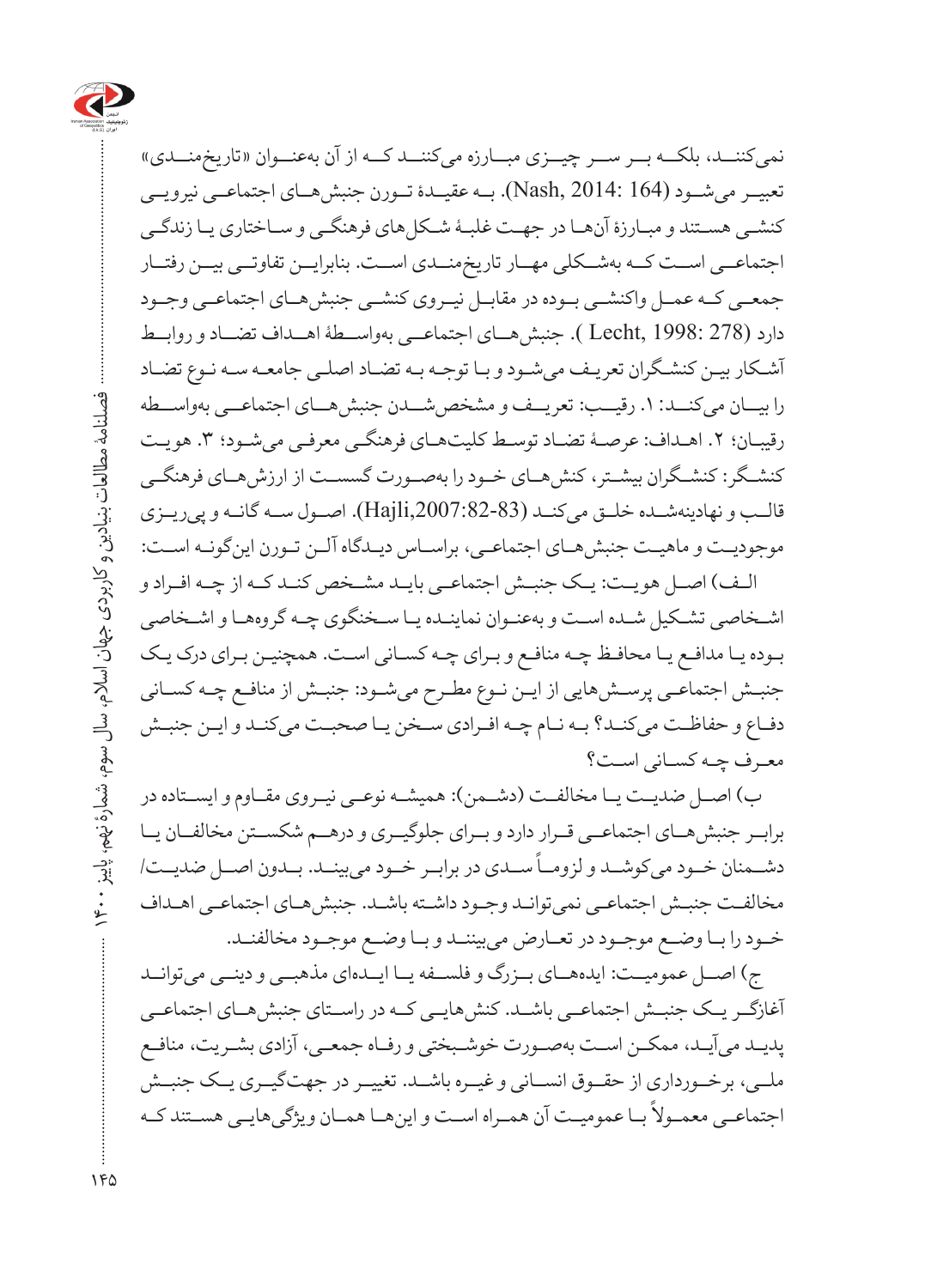

آلــن تــورن آن را اصــل عمومیــت مینامــد (,1989:130-131Ruoshe(.

# **گروه مقاومت حشدالشعبی عراق**

**زمینهها و عوامل شکلگیری حشدالشعبی** 

پـس از خـروج آمریـکا، شـبکۀ تروریسـم در عـراق بازسـازی شـدند و ناکارآمـدی نیروهـای امنیتـی عـراق در مهـار بحـران امنیتـی سـبب شـد کـه دولـت بـه مـرور کنتـرل خـود بـر بخش ُزیــادی از اســتانهای سُنینشــین را از دســت بدهــد. چرخشــگاه ایــن رونــد، فروپاشــی یکچهــارم اســتعداد نیروهــای امنیتــی عــراق در شــب و روز دهــم ژوئــن 2014 و تســلط داعــش بــر موصــل، مرکــز اســتان نینــوا بــود. شــرایط اضطــراری حاکــم بــر عــراق، دولــت را وادار کــرد دوبــاره بســیج نیــرو بــرای تشــکیل یــک ســاختار دفاعــی کمکــی را در دســتور کار قـرار دهـد. در ایـن رونـد، شـاخههای نظامـی احـزاب و جریانهـای سیاسـی شـیعه بـه بسـتر جـذب نیـروی انسـانی در شـرایط اضطـراری تبدیـل شـدند کـه نتیجـۀ آن، تشـکیل یـک سـازمان جدیـد نظامـی رسـمی بـه نـام حشدالشـعبی بـه مـوازات ارتـش و پلیـس در عـراق  $(Amirhamed and Azad,2019:72)$ ب

پـس از تصمیـم دولـت بـرای سـازماندهی نیروهـای دفاعـی داوطلـب، شـیخ عبدالمهـدی کربالیــی نماینــدۀ آیــت اللــه سیســتانی نیــز در 13 ژوئــن ،2014 بــا قرائــت فتوایــی از ســوی ایشــان، جهــاد را واجــب کفایــی و تصریــح کــرد، شــهروندانی کــه توانایــی حمــل ســاح و مبــارزه بــا تروریســتها و دفــاع از کشــور و ملــت و مقدساتشــان را دارنــد، بایــد بــرای پیوســتن بــه نیروهــای امنیتــی داوطلــب شــوند. بعــد از صــدور قــرار شــمارۀ 301 و فتــوای جهــاد کفایــی، ســازماندهی داوطلبــان در چارچــوب ســاختاری بــه نــام کمیتههــای حشدالشــعبی (لهــان الحشــد الشــعبی) در دســتور کار قــرار گرفــت و دولــت در جلســۀ 6 جــوالی ،2014 بــا صــدور قــرار شــمارۀ 337 داوطلبــان خدمــت در نیروهــای مســلح و کمیتههــای حشدالشــعبی را مشــمول دریافــت حقــوق و دســتمزد کــرد.

تــا ســال 2015 کمیتههــای حشدالشــعبی بــه هیئــت حشدالشــعبی تغییــر نــام داد و دولــت در 24 فوریــۀ ،2015 بــا صــدور قــرار شــمارۀ ،88 مبلــغ 60 میلیــون دالر بــه توانمندســازی حشــد الشـعبی اختصــاص داد:68.1. (Cabinet Resolution No. 88) 2015(. همچنی ن تصوی ب قان ون ش مارۀ 40 در سـال ،2016 اولیـن تـاش دولـت عـراق بــرای تبدیــل حشدالشــعبی از یــک ســاختار گروهــی و وابســته بــه جریانهــای سیاســی بــه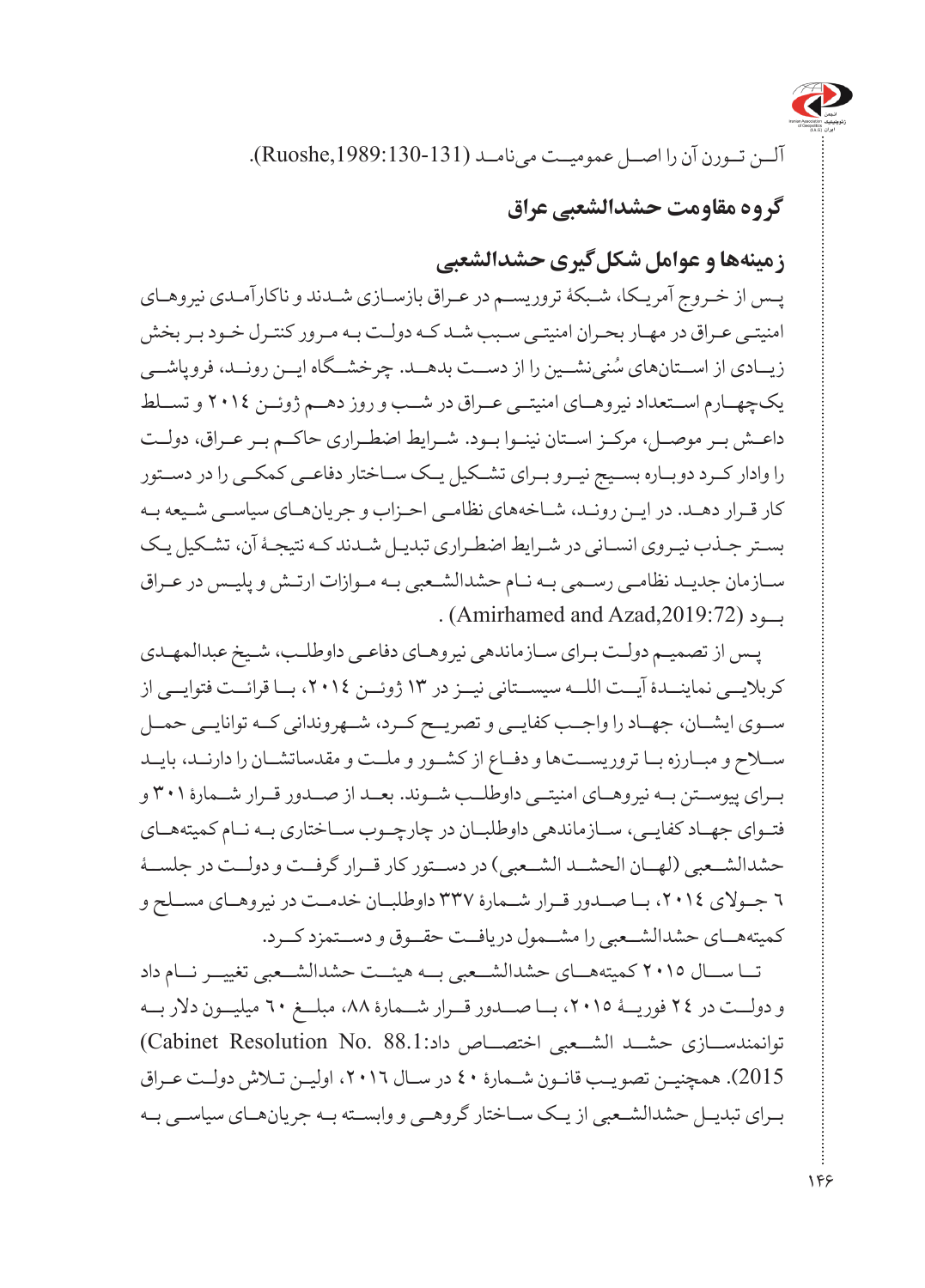

یــک ســازمان حرفــهای نظامــی بــود. در ایــن قانــون تصریــح شــده بــود کــه حشدالشــعبی بخشــی از نیروهــای مســلح عراقــی و تحــت امــر فرمانــدۀ کل نیروهــای مســلح اســت کــه از فرماندهـی، ارکان سلسـله مراتـب رایـج در نیروهـای مسـلح برخـوردار اسـت و حتـی در مـادۀ دوم ایـن قانـون بـا اسـتناد بـه تبصـرۀ )ج( از بنـد پنجـم در مـادۀ شـصتویکم از قانـون اساسـی مقـرر شـده بـود کـه تعییـن فرمانـدۀ لشـکر و باالتـر در ایـن سـازمان هماننـد دیگـر نیروهــای مســلح بایــد پــس از معرفــی نخســتوزیر، توســط پارلمــان بــه تصویــب برســد (Iraqi facts No. 4429, 2016: 4).

حشدالشــعبی بــا محوریــت نیروهــای مردمــی و فــارغ از قومیــت و مذهــب شــکل گرفته اســت. همچنیــن بـا تأکیــد آیــت اللــه سیســتانی مرجعیــت عالــی عــراق، مبنــی بــر حقـوق یکسـان همـۀ مـردم عـراق بـا قومیتهـا و مذاهـب، میتـوان الگـوی حشدالشـعبی را بهعنــوان نمونــهای موفــق از اتحــاد ملــی مــردم عــراق در مســئلۀ مبــارزه بــا تروریســم دانســت و آن را بــه دیگــر مســائل و مشــکالت عــراق تســری داد. همچنــان کــه آمــار و اطالعـات نیـز از محبوبیـت نیروهـای محلـی و مردمـی بهصـورت کلـی در عـراق حکایـت دارد و میتــوان از ایــن ســرمایه بــرای گســترش وحــدت ملــی در دیگــر حوزههــا اســتفاده کـرد. ظهـور پدیـدۀ تروریسـم تکفیـری در منطقـۀ غـرب آسـیا سـبب شـد، بخشهـای قابـل توجهـی از غـرب کشـور عـراق در سـیطرۀ »داعـش« دربیایـد. در چنیـن شـرایطی، ناکارآمـدی ارتــش عــراق در مبــارزه بــا تروریســم و نیــز تصمیــم هیئــت وزیــران در دورۀ نخســتوزیری نـوری المالکـی مبنـی بـر تشـکیل نیـروی مردمـی بـرای دفـاع از تمامیـت ارضـی عـراق و بیرونرانــدن تروریســتها از ایــن کشــور و ســرانجام صــدور فتــوای جهــاد کفایــی از ســوی مرجعیـت عالــي عـراق بـراي حضـور اقشـار مختلـف مـردم در مجاهــدت ضـد داعش پايـۀ حشدالشعبی را بنا نهاد.

حشدالشــعبی توانســت در مراحــل مختلــف در مبــارزه بــا تروریســم نقــش مهمــی ایفــا کنـد و بسـیاری از مناطقـی کـه تحـت تسـلط داعـش بـود، از جملـه آمرلـی، جـرف الصخـر، دیالـی، فلوجـه، موصـل و تلعفـر را آزاد کنـد. ایـن نیـروی مردمـی، الگـوی موفقـی در عرصـۀ ملـی عـراق بـه حسـاب میآیـد. امـری کـه مقـام معظـم رهبـری در دیـدار بـا نخسـتوزیر عــراق در خــرداد ۱۳۹۴ بــه آن اشــاره و تأکیــد کردنــد: »ظرفیــت بــزرگ نیروهــای داوطلــب مردمـی، بـرای آینـده و پیشـرفت عـراق در عرصههـای مختلـف بسـیار کارآمـد و تأثیرگـذار خواهــد بــود». تشــابه ســاختار ســازمان نوپــا و کارآمــد حشدالشــعبی بــه ســياه پاســداران

 فصلنامۀ مطالعات بنیادین و کاربردی جهان اسالم، سال سوم، شمارۀ نهم، پاییز 1400 فصلنامه مطالعات بنيادين و كاربردى جهان اسلام، سال سوم، شمارهٔ نهم، پاييز ۴۰۰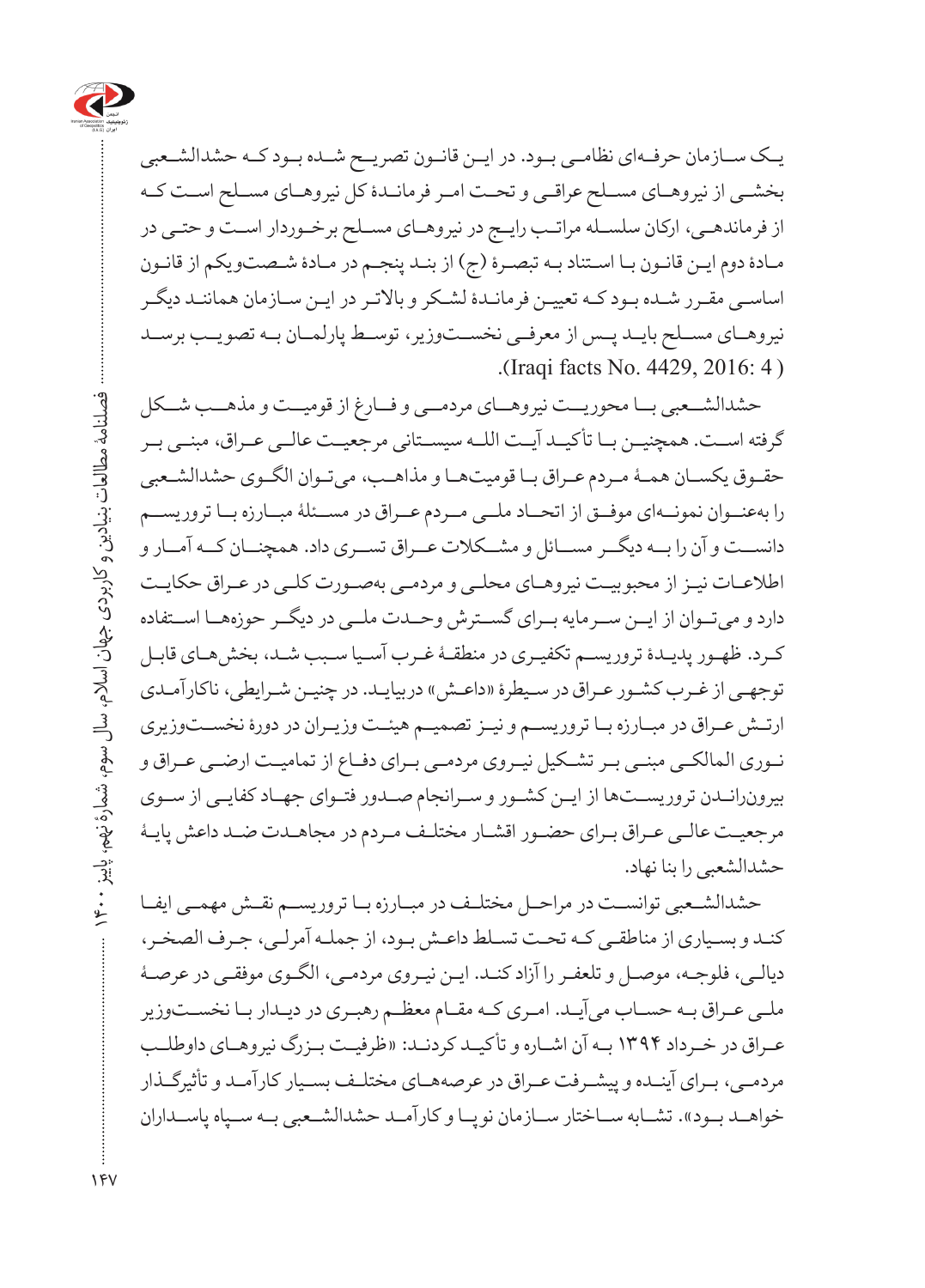

انقــاب اســامی، ســبب شــد، عــدهای لــزوم تأســیس ســازمان مشــابه بــا ســپاه ایــران در عـراق را مطـرح کننـد. همچنیـن الگوپذیـری سـازمان حشدالشـعبی عـراق از بسـیج ایـران، بارهـا از مقامـات ارشـد عـراق، همچـون نـوری مالکـی مطـرح شـد.

# **ساختار تشکیالتی گروه مقاومت حشدالشعبی عراق**

بـا قدرتمندشـدن و تجاوزهـای پـی در پـی گـروه تروریسـتی داعـش و همچنیـن حضـور ایـن نیروهــای تروریســتی در منطقــه، بهویــژه در عــراق و ســقوط شــهرهای تکریــت و موصــل بهدسـت آنهـا، نیروهایـی در قالـب بسـیج مردمـی کـه بهعنـوان نوظهورتریـن نیـروی نظامـی مردمـی و عقیدتـی در چارچـوب مقاومـت و بـا فتـوای مرجعیـت دینـی و اسـتقبال گسـتردۀ مــردم ایجــاد شــدند. همچنیــن میتــوان ایــن نیروهــای مقاومــت را همردیــف نیروهــای مقاومـت حمـاس فلسـطین و انصاراللـه یمـن و حـزب اللـه لبنـان بـا کارکردهـای مشـابه در راسـتای دفـاع از امنیـت ملـی و مبـارزه بـا تروریسـت برشـمرد. ایـن ظرفیـت بهوجـود آمـده در حـال حاضـر نقـش بیبدیلـی در سـاختار امنیتـی و اتحـاد مردمـی در دولـت عـراق دارد و زمینهسـاز فرصتـی اسـت کـه بهجـای تکیـه بـر قـدرت بیگانـگان در زمـان اضطـرار از آن اسـتفاده کــرد. بــا توجــه بــه منابــع موثــق و اطلاعــات و منابــع میدانــی، نُــه گروهــی کــه در بیشـتر عملیاتهـای گـروه مقاومـت حشدالشـعبی نقـش پررنگـی داشـتند، بهشـکلی هسـتۀ مرکـزی ایـن گـروه مقاومـت را تشـکیل می دادنـد و سـپاه پاسـداران نیـز بـا تعـداد شـش گـروه از ایـن تعـداد ارتبـاط مستشـاری داشـتند. همچنیـن هـادی العامـری، فرمانـدۀ شـاخۀ نظامـی ســازمان بــدر و ابومهــدی مهنــدس، هماهنگکننــدۀ امــور گردانهــای امــام علــی )ع( و حـزب اللـه عـراق نیـز جـزو نیروهـای فرماندهـی گـروه مقاومـت حشدالشـعبی برآمـده از درون ایــن گروههــا بودنــد.

ایــن گروههــا عــاوه بــر ارتبــاط بــا ســپاه پاســداران، عقیــدۀ پیــروی از والیــت فقیــه را براســاس خــط مشــی اعالمــی خــود ترویــج میکردنــد. در ایــن میــان بهویــژه چهــار گــروه گردانهــای حــزب اللــه عــراق، عصائــب الحــق، جنبــش نجبــاء و گردانهــای امــام علــی )ع(، بهدلیــل نقشآفرینــی علیــه اشــغالگران آمریکایــی بعــد از ســال 1382 یــا برخــورداری از ارتبــاط شــبکهای در ایــن مســیر، جایــگاه ویــژهای در اســناد و ادبیــات راهبــردی ایــاالت متحـدۀ آمریـکا دارنـد. بـا توجـه بـه ارتبـاط مسـتمر افـراد و گروههـای مقاومـت حشدالشـعبی بـا سـپاه پاسـداران ایـران، ایـن گـروه بـه حشـداالیران نیـز شـهرت دارنـد.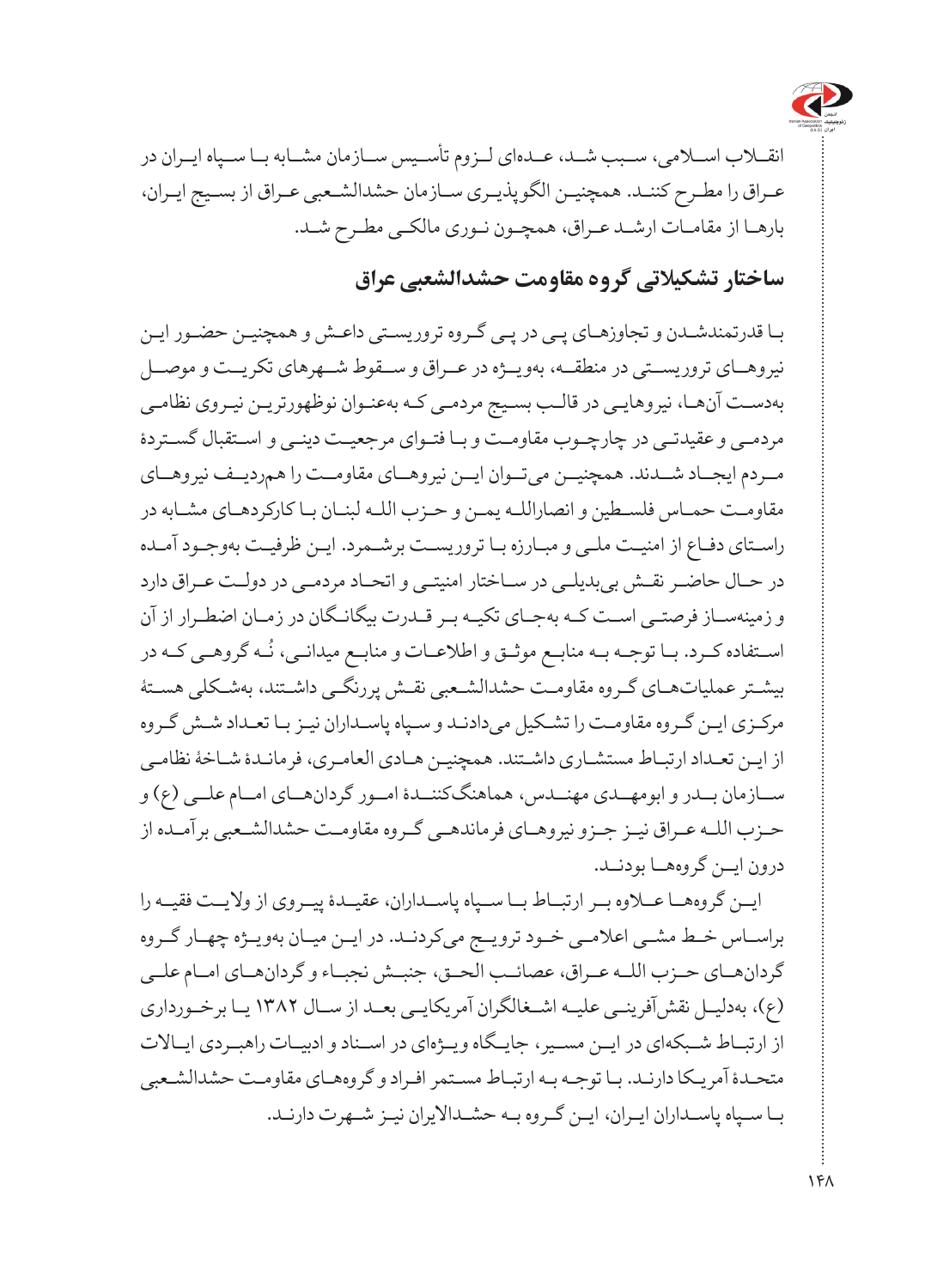

# **اهداف و رسالت گروه مقاومت حشدالشعبی عراق**

اهـداف و قاعدههـای جمعـی جدیـد امنیتـی و دفاعـی در راسـتای تکویـن و توسـعۀ ارزش و فرهنـگ مبـارزه بـا تروریسـم در گـروه مـردم نهـاد حشدالشـعبی پدیـدار و موجـب وحـدت و تقویـت ایـدۀ مقاومـت و امنیـت عـراق از راه کنـش عملـی مبـارزه بـا داعـش شـده اسـت.

**حشدالشعبی بهمثابۀ گروه تولید امنیت**

**الف( هویت و هنجارهای مشترک در حشدالشعبی هویت**

 بـا توجـه بـه چگونگـی تکویـن هویـت گـروه مقاومـت حشدالشـعبی بایـد تعریفـی بیـان کنیـم از بازیگـران و شـرایط محیطـی اثرگـذار بـر هویـت کـه ایـن بازیگـران از خود داشـتهاند. در شــرایط آشــفتگی و هــراس عمومــی و شــرایط شــکنندگی ســاختار نظامــی و سیاســی در عـراق، گـروه تروریسـتی داعـش توانســت بـا توجــه بـه رشــد و توســعۀ سـریع، بخشهـای زیــادی از شــمال و غــرب عــراق را تصــرف کنــد (,2013:77Alseimari , Nazari(. بــا توجــه بــه شــرایط بحرانــی در کشــور عــراق در ایــن دوره از زمــان، مرجــع عالیقــدر عــراق، آیـت اللـه سیسـتانی دفـاع از کشـور را واجبـی مقـدس و مسـئولیت ملـی و شـرعی دانسـته و فـارغ از معیارهـای قومـی، فتـوای جهـاد کفایـی را اعـام کردنـد. **هنجارها**

عواملــی بهعنــوان هنجــار، قوامبخــش هویــت در حشدالشــعبی هســتند. همچنیــن هنجارهــا میتواننــد مســئولیت کنشــگران را در معانــی ذهنــی آنهــا جایابــی و موجــب تنظیـم و شناسـایی و حتـی تأییـد یـک هویـت خـاص شـوند. گفتمـان اسـامی را میتـوان از مهمتریــن هنجارهایــی دانســت کــه نقــش تقویتکننــدۀ هویــت امنیــت و ضدتروریســتی را دارد. گروههــای حشدالشــعبی بــا القــا نســبت بــه ارزشهــای دینــی کــه مبــارزه در برابــر متجــاوزان تروریســت را ارزش می دانــد. همچنیــن جهــاد را بــه هنجــار تبدیــل کــرده اســت کــه بتــوان محرکــی بــرای پیوســتن مــردم بــه گروههــای مقاومــت باشــد. حشدالشــعبی بــا توجــه بــه فتــوای مرجعیــت دینــی و واجبدانســتن پیــروی از دســتورات مقــام معنــوی را بهعنــوان هنجــاری در نظــر گرفتــه کــه نقــش بــه ســزایی در شــکلگیری هویــت آنهــا دارد  $(n - \text{terrorist}.\uparrow \rightarrow \uparrow \uparrow)$ 

تهدیدانگاشــتن گــروه تروریســتی داعــش بــرای اماکــن مذهبــی و متبرکــه از مهمتریــن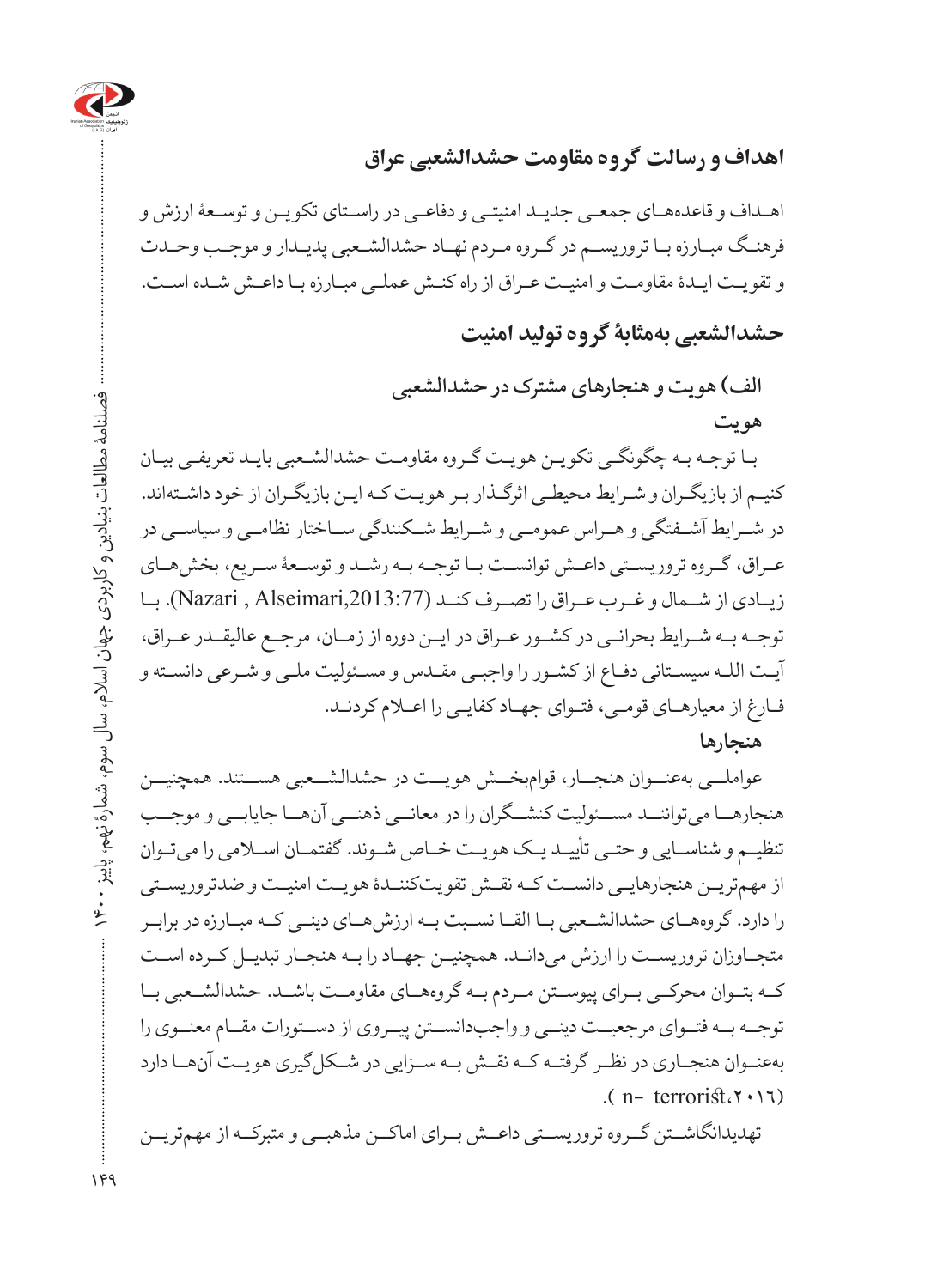

هنجارهایـی اسـت کـه سـبب تقیـد حشدالشـعبی در سـاختار امنیتـی عـراق میشـود. ایـن هنجـار ناشـی از سـختیهایی اسـت کـه امـام حسـین )ع( در راه جهـاد بـرای خداونـد متعـال متحمـل شـده اسـت و سـبب تقویـت روحیـۀ جهـادی در ایـن گـروه مقاومـت میشـود و نیـز از دیگــر هنجارهایــی اســت کــه در اذهــان اعضــای حشدالشــعبی، موجــب تقیــد آنــان بــه حضـور در سـاختار امنیتـی عـراق شـده اسـت (Azad,2015:5).

**ب( ارتباط مستمر و دائم اعضا**

وجــود ارتبــاط مســتقیم و دائــم در زمینههــای مختلــف از ویژگیهــای جمعــی انســان اســت کــه امنیــت در آنهــا بــا ویژگیهــای خاصــی برســاخته شــده اســت. همچنیــن انســانها شــبکههایی را بــا ارتبــاط و تعامــل بــا محیــط و اجتمــاع ایجــاد میکننــد کــه ســرانجام منجــر بــه معنــا میشــود. زمانــی میتــوان بــه تبــادل اهــداف و منافــع و عواطــف دسـت یافـت کـه ارتبـاط فزاینـدهای در اشـتراکگذاری معنـا باشـد. منبـع مهـم تولیـد معنـای اجتماعـی، ارتبـاط بیـن اعضـای جامعـه اسـت کـه ایـن ارتبـاط سـبب همدلـی و هماندیشـی و در نهایــت ســاخت قواعــد جمعــی از آن منتــج میشــود (13-23 2013: , Castells(.  **مناسک مذهبی**

برنامههــای جمعــی، مهمتریــن زمینــۀ ارتباطــی اســت کــه تشــکیالت و ســازمانهای حشدالشــعبی بــه تبعیــت از الگــوی ســپاه پاســداران و بســیج برگــزار میکننــد ,Knights( (.2016:1 حضــور افــراد حشدالشــعبی در بارگاههــای زیارتــی ائمــۀ اطهــار )ع( کــه گاهــی بـا یونیفـرم »هیئـه الحشدالشـعبی« بـوده، سـبب تأثیرگـذاری عمیـق بهوسـیلۀ معانـی ذهنـی و بــه اشتراکگذاشــتن آن بهصــورت رو در رو میشــود. همچنیــن دیــدار زائــران عراقــی و مــردم بــا ایــن گــروه و گفتوگــو بــا ایــن افــراد آنــان را قــادر میکنــد توانایــی انتخــاب و حضــور راحتــی بــه تشــکیالت را بــرای خــود مهیــا کننــد. ایــن ارتبــاط و معانــی مســتقیم یـک از اثرگذارتریـن عوامـل پیوسـتن مـردم بـه حشدالشـعبی اسـت and Jabbar Abdul( Mansour, 2017:18-20)

 **فرهنگ قبیلهای و قومی**

گردانهــای حشدالعشــایری و حشــدالترکمانی از گروههــای حشدالشــعبی هســتند کــه ارتبــاط آنهــا مبتنــی بــر فرهنــگ قومــی و قبیلــهای اســت. گروههــای اهــل تســنن الحشدالعشــایری بهدلیــل پیونــد مذهبــی مشــترک تعامــل و انســجام بیشــتری در مبــارزه بــا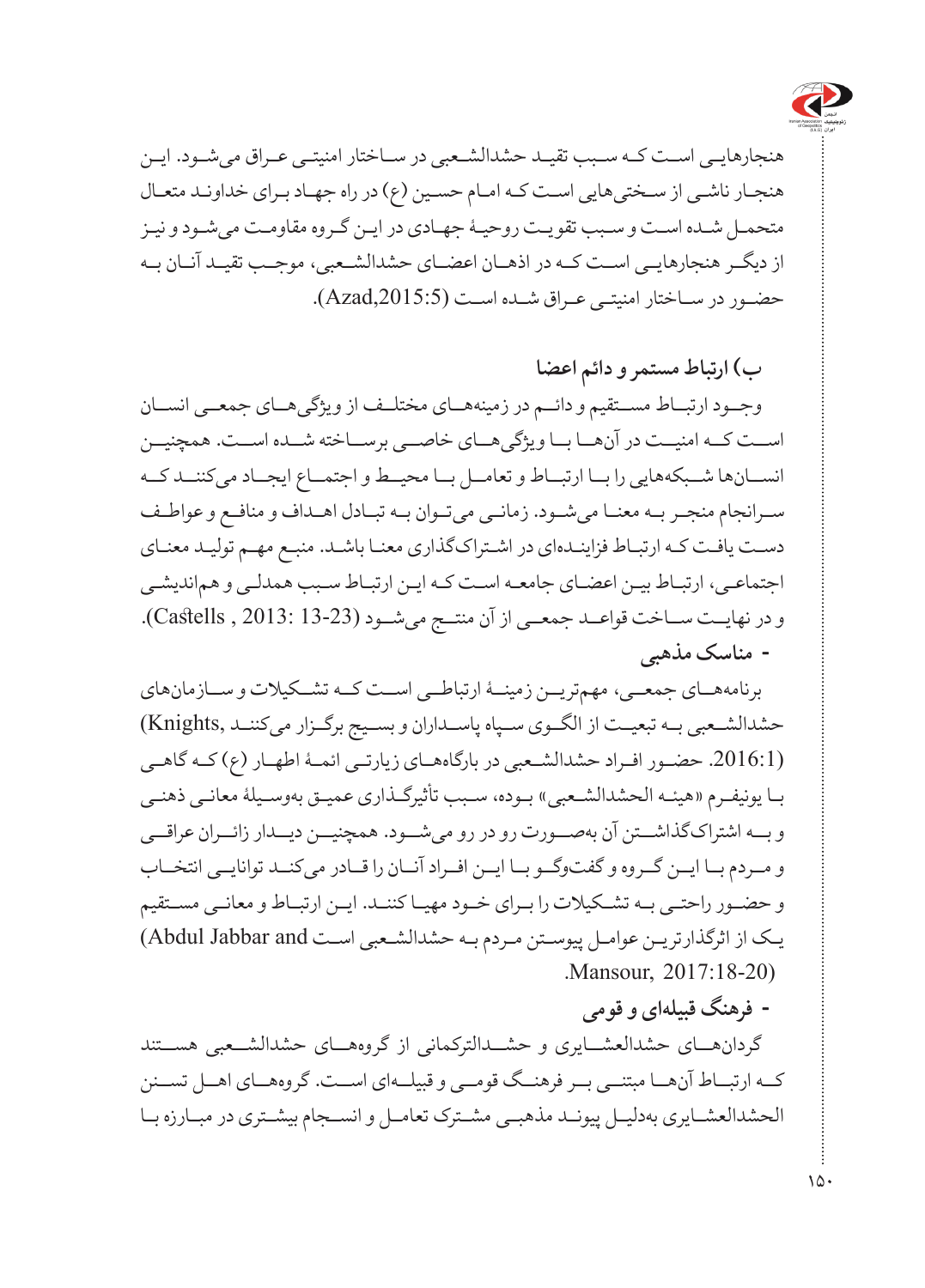

داعـش دارنـد. همچنیـن ویژگیهـای زبانــی و قومــی و معانــی ذهنـی ژرف ســبب انسـجام گروههــای ترکمانــی در عرصــۀ نبــرد بــا داعــش شــده اســت.

 **رسانههای اجتماعی**

شـبکههای اجتماعـی و رسـانه یکـی دیگـر از عوامـل مهـم در ارتباطگرفتـن اعضـای گـروه مقاومــت حشدالشــعبی اســت کــه بهنحــوی از ایــن راه «شــبکهبندی» در ذهــن افــراد ایجــاد میشـود. همچنیـن یکـی از مؤثرتریـن روشهایـی کـه میتـوان آن را در انسجامبخشـی سـاختار ذهنـی افـراد ایـن گـروه مؤثـر دانسـت، بـه اشتراکگذاشـتن تولیـد محتـوای همسـو بـا هویـت و هنجارهـای گـروه حشدالشـعبی در قالـب سـرودهها و نماهنگهـا اسـت (2017 ,al. hashed).  **ایجاد اهداف مشترک و قاعدۀ جمعی برای انجام مسئولیت**

بــا توجــه بــه رســالت گروههــای مقاومــت و اولویــت یکپارچگــی ایــن گروههــا در راســتای اهــداف مشــترک و بلندمــدت، ارتبــاط مــداوم اعضــا زمینهســاز تجانسهــای دینـی و قومـی را فراهـم آورده اسـت تـا بـر ایـن اسـاس اعضـای خـود را در راه فـداکاری و دسـتیابی بـه اشـتراکهای ذهنـی کـه در هویـت و هنجارهـای آنهـا نمـو داشـته هماهنـگ کننــد (2015:5 ,Ekhtiari Amiri). از مهمتریــن عواملــی کــه منحــر بــه شــکل دادن و همبســتگی جمعــی بیــن اعضــا بــوده اســت: مبارزه با داعش و بیرونراندن آنان از سرزمین عراق در راستای هویت دفاع ملی؛ آزادسازی شهرها از وجود تروریستهای تکفیری داعش؛ کمکرســانی بــه مردمــی کــه در محاصــرۀ تکفیریهــا بودنــد و نمیتوانســتند بــا تکفیریهــا مقابلــه کننــد؛

> حفظ امنیت همۀ مکانهای متبرکه و زیارتی، بهویژه حرمهای ائمه اطهار)ع(؛ جلوگیری از تجزیه و حفظ و یکپارچگی کشور عراق (2016:10 ,Duman(.

### **گروه مقاومت حماس فلسطین**

**زمینههای شکلگیری گروه مقاومت حماس فلسطین** «حمــاس» نــام مختصــر «حركــة المقاومــة الإســلامية» جنبــش مردمــی اســت كــه در يــی ایجـاد شـرایط الزم بـرای آزادی ایـن کشـور از ظلـم و تجاوزگـری صهیونیسـتها و حامیـان آنهاسـت. ایـن جنبـش انقالبـی کـه از حمایـت تودههـای مـردم برخـوردار اسـت بـر ایـن بــاور اســت کــه تــا آزادی فلســطین از نهــر تــا بحــر بــه مبــارزات خــود ادامــه میدهــد.

 فصلنامۀ مطالعات بنیادین و کاربردی جهان اسالم، سال سوم، شمارۀ نهم، پاییز 1400 فصلنامهٔ مطالعات بنیادین و کاربردی جهان اسلام، سال سوم، شمارهٔ نهم، پاییز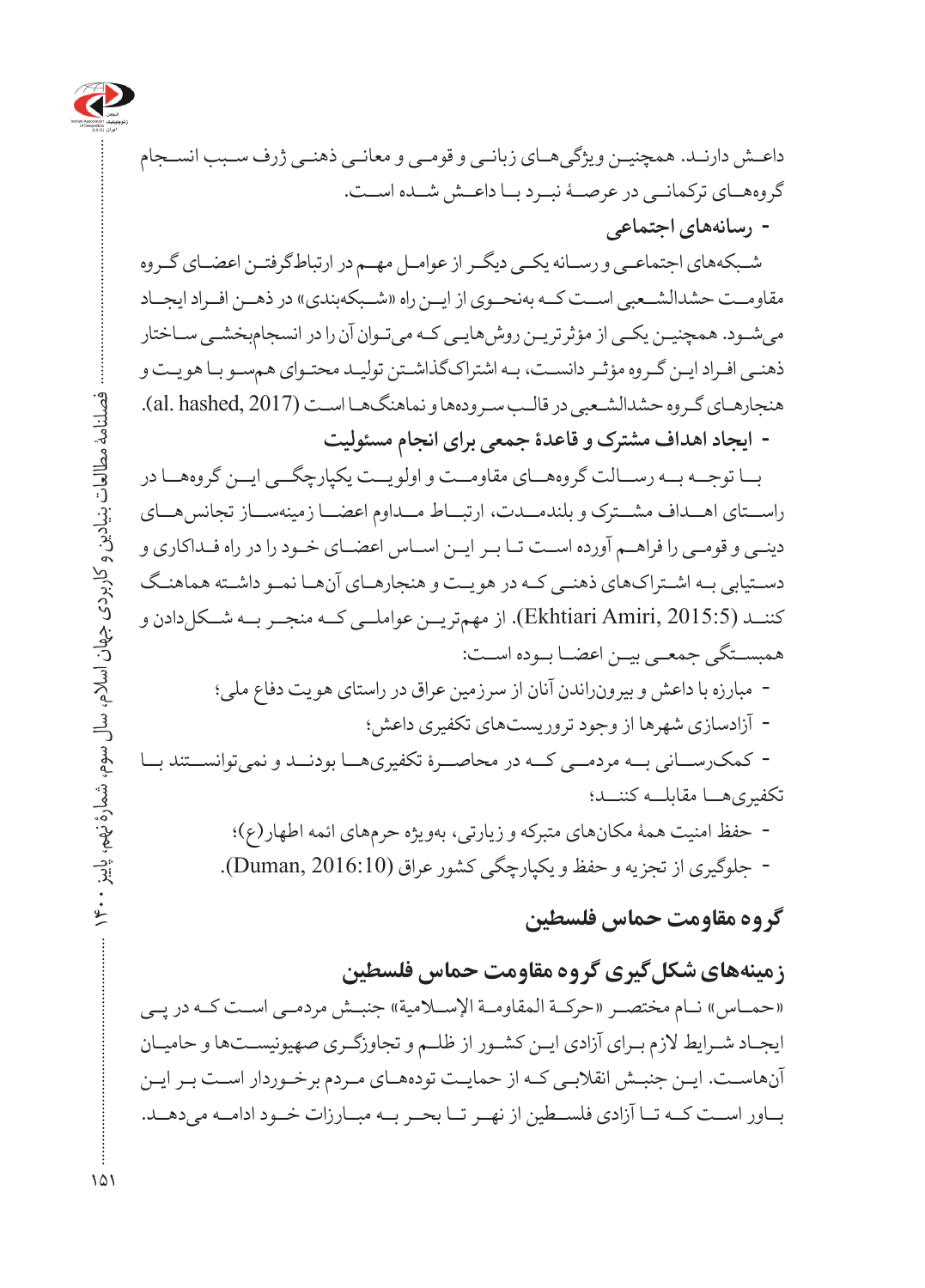

شــهر ایــن جنبــش در قالــب لوگــوی آن ترســیم شــده اســت. بدیــن معنــی کــه تصویــر مســجداالقصی بهعنــوان نقشــۀ کوچــک فلســطین تصــور شــده اســت کــه توســط دو علــم محافظــت میشــود. حمــاس در 15 دســامبر ،1987 بیانیــۀ تأســیس خــود را منتشــر کــرد؛ امــا جرقههــای اولیــۀ شــکلگیری آن بــه دهــۀ چهــل قــرن گذشــته بــر میگــردد. ایــن جنبــش در امتــداد جنبــش اخوانالمســلمین شــکل گرفــت و پیــش از اعــام موجودیــت، اخوانالمسـلمین بـا بیـان مواضـع خـود در برابـر مسـئلۀ فلسـطین اسـمهای دیگـری چـون «جنبـش پیـکار اسـلامی» و «حامیـان سـرزمین اسـرا» و ... مطـرح بـود. حـوادث متعـددی کــه در ســال 1947و بهویــژه بعــد از شکســت ســال 1967 روی داد، زمینــۀ شــکلگیری جنبــش مقاومــت حمــاس را فراهــم آورد (93-95 2014: ,zarean(. ایــن جنبــش توســط شـیخ احمـد یاسـین بـا انتشـار منشـور گـروه مقاومـت حمـاس در میـان گروههـای اخوانـی فلسـطین در اوت 1988 متولـد شـد. ایـن منشـور عـاوه بـر موضوعـات محـوری و فلسـفۀ جنبـش و مواضـع آن در قبـال موضوعاتـی ماننـد رفـاه اجتماعـی و نقـش زنـان و حرکتهـای ملیگــرا موضــع میگرفــت (28-51 1993: ,Amr Abu(. ظهــور جنبــش مقاومــت حمـاس، تحوالتـی را در 4 مرحلـه پدیـدار کـرد کـه ایـن مسـیر نتیجـۀ تحـول راهبـردی در جنبـش اخـوان بـه مرحلـۀ جهـاد واقعـی بـود: مرحلـۀ اول: گرفتـن مجـوز تأسـیس مجمع اسـامی در سـال 1973 از رژیم صهیونیسـتی و سـازماندهی هسـتۀ اولیـۀ کادرهـای حماس؛ مرحلۀ دوم: منسجمکردن و نهادسازی جنبش حماس با گسترش حوزۀ جغرافیایی؛ مرحلـۀ سـوم: برنامهریـزی و تنظیـم دسـتگاههای اجرایـی بـرای رسـیدن بـه دوران نفـوذ سیاسـی و آمادگـی بـرای مبـارزۀ مسـلحانه؛ مرحلـۀ چهـارم: ظهـور در صحـن؛ فلسـطین در سـال 1988 و اعـام راهبـردی بهصورت  $(Razavi, 2005:105-120)$ , رسمی

#### **ساختار تشکیالتی جنبش مقاومت حماس فلسطین**

جنبــش مقاومــت حمــاس فلســطین بــه ماننــد گــروه اخــوان از کمیتــۀ مرکــزی، دفتــر سیاســی، شــورای عمومــی و ســاختارهای مشــابه شــکل گرفتــه بــود کــه در راســتای ایــن تشــکیالت کمیتههــای تبلیغاتــی و امنیتی)مجــد(، سیاســی، بســیج ملــی و جنــاح نظامــی و دفتــر رســیدگی بــه مرزهــای ســرزمینهای اشــغالی تشــکیل شــده بــود Molla(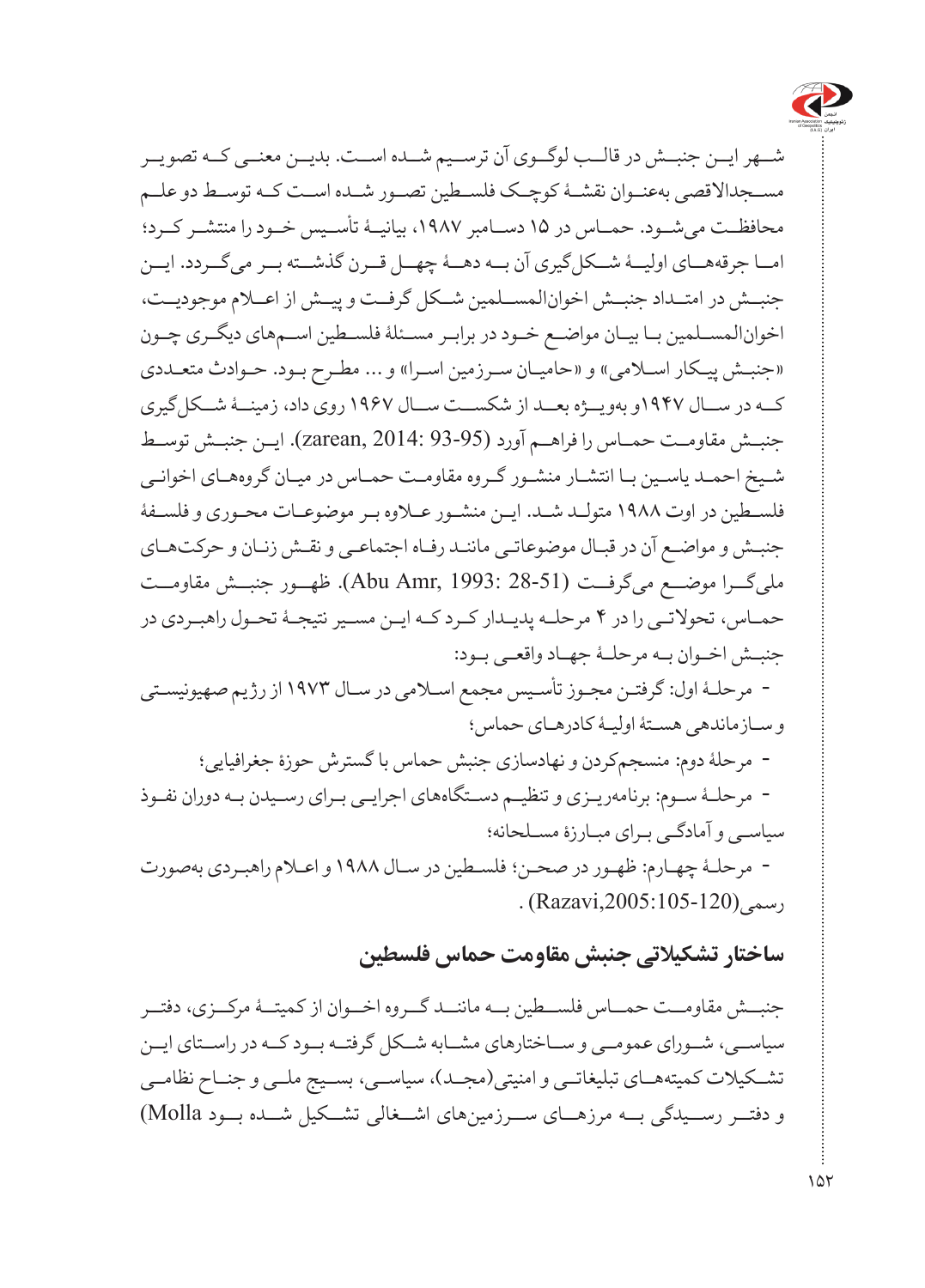

(,2003:218Ebrahimi. همچنیــن بهوســیلۀ ســه دســتگاه همــۀ فعالیتهــای، نظامــی و تبلیغاتــی و سیاســی (گردانهــای قســام) انجــام میگیــرد. حمــاس پــس از شــکل گیری بــا انجــام فعالیتهایــی در میــان تــودۀ مــردم محبوبیتهایــی کســب کــرد.

**الف( تشکیالت ساختاری و رسمی حماس در داخل سرزمین فلسطین**

پـس از شـرکت جنبـش مقاومـت حمـاس در انتخابـات و گرفتـن مشـروعیت سیاسـی در عرصـۀ داخلـی و خارجـی، تشـکیالت رسـمی حمـاس در سـاختار دولتـی فلسـطین شـکل منسـجمی پیـدا کـرده اسـت.

جنبــش حمــاس در انتخابــات پارلمانــی فلســطین در ســال 2006 توانســت بــا بهدســتگرفتن بیشــتر کرســیهای مجلــس قانونگــذاری، دولــت قانونــی فلســطین را تشــکیل دهــد. همچنیــن مهمتریــن دالیــل قدرتگرفتــن حمــاس در منطقــۀ غــزه، نشــأت گرفتــه از اختــاف ایــن جنبــش بــا فتــح اســت.

**- فراکسیون تغییر و اصالح**

**- دولت حماس**

 فراکســیون تغییــر و اصــاح بهعنــوان تنهــا فراکســیون جنبــش حمــاس در مجلــس قانونگــذاری فلســطین اســت. در ســال 2006 ایــن فراکســیون بــا کســب 74 کرســی توانســت مأمــور تشــکیل دولــت شــود کــه در آن دوره مســئولیت دبیــر فراکســیون، محمــود الرمحـی و مسـئول روابـط خارجـی دولـت مشـیرالمصری بـر عهـده داشـتند. رئیـس و نایـب اول پارلمــان فلســطین نیــز از ایــن فراکســیون هســتند.

**ب( تشکیالت ساختاری و غیررسمی حماس در داخل سرزمین فلسطین** جنبــش مقاومــت حمــاس ســاختارهای غیررســمی پیچیــدهای دارد کــه بیشــتر در امــور مذهبـی و اجتماعـی بـا توجـه بـه اهـداف و فعالیتهـای ایـن جنبـش فعالیـت میکنـد کـه عبارتانــد از:

**رهبران سیاسی محلی**

رهبـران سیاسـی وظیفـۀ بیـان دیدگاههـای جنبـش و هدایـت فعالیتهـای میدانـی مـرد را بـر عهـده دارنـد. همچنیـن ایـن رهبـران جایگاهـی باالتـر و برابـر بـا رهبـران حمـاس مسـتقر در خــارج از فلســطین را دارنــد، ولــی بنابــر مقتضیــات و تمایــل آنهــا در داخــل، عهــدهدار

 فصلنامۀ مطالعات بنیادین و کاربردی جهان اسالم، سال سوم، شمارۀ نهم، پاییز 1400 مطالعات بنیادین و کاربردی جهان اسلام، سال سوم،  $\vec{A}$ 

 $104$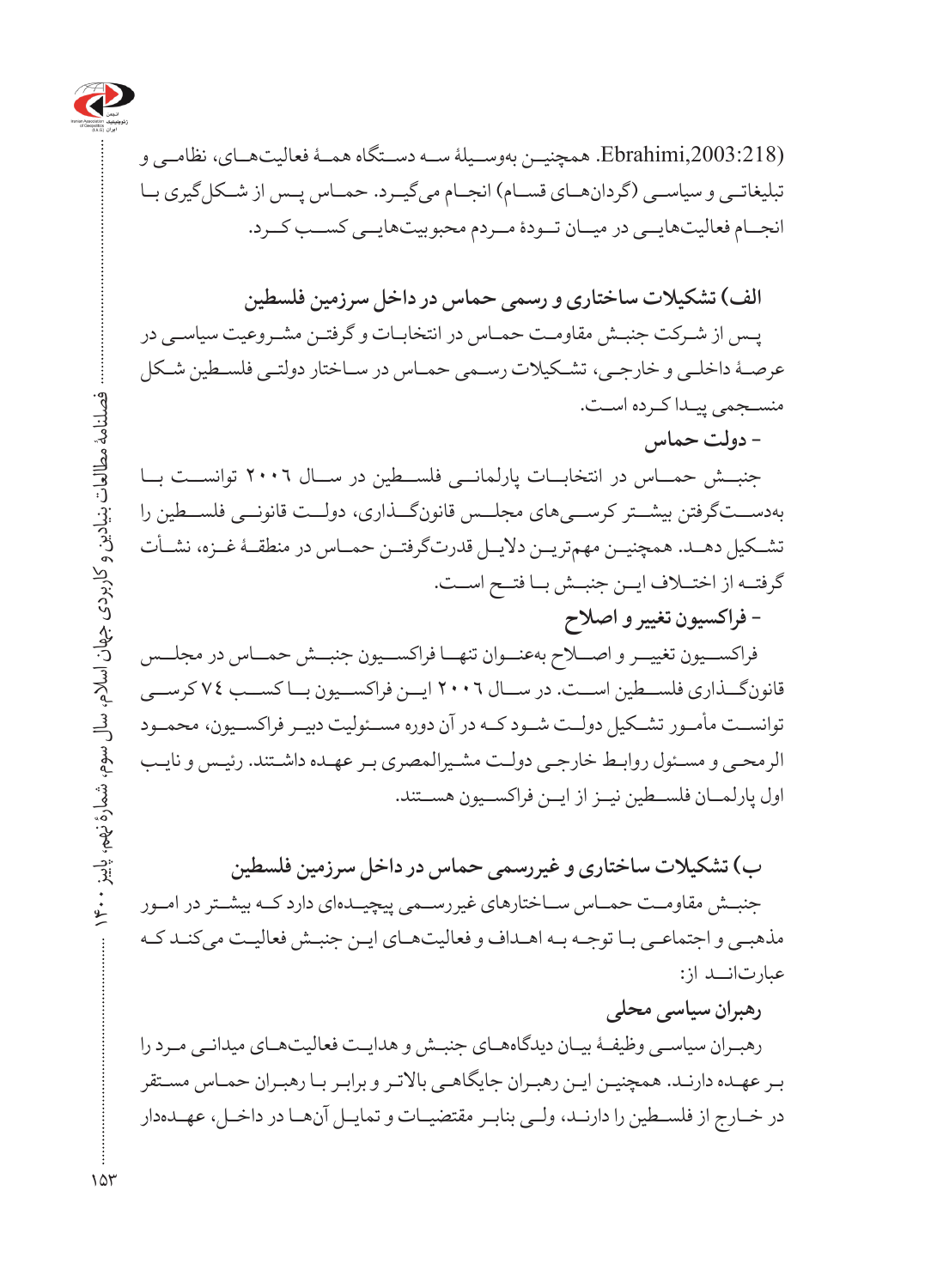

مســئولیتهای رده بــاال و رســمی در حمــاس نیســتند. همچنیــن مواضــع رســمی حمــاس را ســخنگویانی بیــان میکننــد کــه در داخــل حضــور دارنــد. همــۀ هماهنگــی فعالیــت بخشهــای مختلــف و ارتبــاط بــا دیگــر گروههــا و تشــکیالت خودگــردان بــه عهــدۀ ایــن افــراد اســت (95 2012: ,Ghasemi and Razavi(.

**تشکیالت اجتماعی**

در ایـن گـروه، سـطوح مختلفـی بـر حسـب میـزان پیـروی و اطاعتپذیـری از دسـتورهای مختلـف بیـن افـراد و قشـرها وجـود دارد کـه عبارتانـد از: دستۀ اول، بر مبنای اطاعتپذیری کامل از جنبش طبقهبندی شدهاند؛ دســتۀ دوم، افــرادی کــه بــر حســب موقعیــت از خواســتههای جنبــش پیــروی میکننــد. ایـن افـراد بـا افـکار و اعتقـادات جنبـش موافـق بـوده، ولـی در شـرایط اضطـرار و فشـارهای رژیــم غاصــب بــا تشــکیلات همراهــی نمی کننــد. دســتۀ ســوم، وابســته بــه جریانهــای فلســطینی و دیگــر گروههــا، بهویــژه گروههــای فتــح و خودگــردان هســتند (2012:98 ,Ghasemi and Razavi(.

**تشکیالت امنیتی و نظامی**

بــه یقیــن میتــوان بخــش امنیتــی و نظامــی در عیــن مخفیبــودن را از مؤثرتریــن و مهمتریــن بخشهــای گــروه مقاومــت دانســت کــه در ایــن زمینــه همــۀ فعالیتهــا و اقدامــات آن تأثیــر زیــادی بــر تحــوالت و معــادالت فلســطین دارد. بــا توجــه بــه اینکــه گردانهــای نظامــی قسـام بهصـورت دو بخـش، یکــی در کرانــۀ باختـری و دیگـری در نـوار غــزه بــه دالیــل امنیــت تقســیم شــدهاند. همچنیــن اعضــای کرانــۀ باختــری ایــن گــردان نامشـخص بـوده و گـردان دیگـر در نـواز غـزه دارای پنـج گـردان مجـزا تفکیـک شـده اسـت، شـامل شـــمال غـــزه، جنـوب غـزه )رفـح(، مرکـز نـوار غـزه، غـزه و خـان یونـس کـه رابطـۀ ایــن گردانهــا بــا دفتــر فرماندهــی بســیار خــوب اســت (12 2011: ,zarei (.

**ج( ساختار و تشکیالت حماس در خارج از فلسطین شورای مرکزی** شـورایی متشـکل از 50 الـی 70 نفـر کـه هویـت آن هـم مخفـی بـوده، جـزو باالتریـن مرجـع تصمیمگیـری در جنبـش مقاومـت حمـاس هسـتند. همچنیـن بـا توجـه بـه مقتضیات، جلسـاتی را هـر 4 سـال یـک بـار تشـکیل میدهنـد و نسـبت بـه انتخـاب اعضـای آشـکار و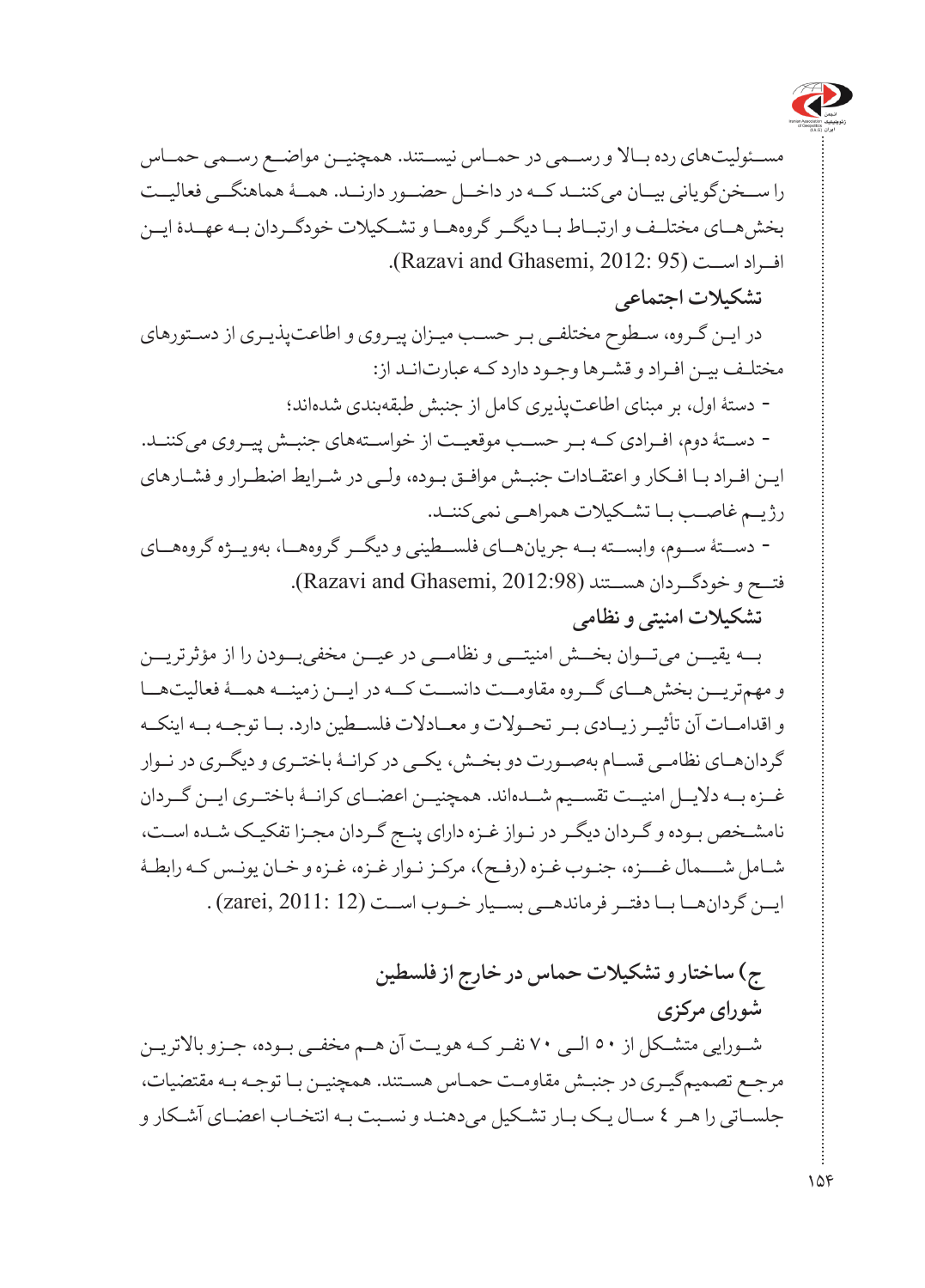

مخفــی بخشهــای مختلـف تصمیــم می گیرنــد (Razavi and Ghasemi,2012:87). **دفتر نمایندگی در کشورهای مختلف** ایـن جنبـش در کشـورهای پاکسـتان، عربسـتان، قطـر و کویـت بهشـکل غیررسـمی و در حـال حاضـر در تهـران و خارطـوم و صنعـا و دمشـق و بیـروت بهطـور رسـمی دفتـر دارد. ایـن جنبـش توانسـته در کشـورهایی کـه دانشـجویان فلسـطینی حضـور دارنـد، از راه انجمنهـای دانشــجویی و اتحادیههــا پایگاههایــی را بهدســت آورد.

# **اهداف و رسالت جنبش مقاومت حماس فلسطین**

بـا توجـه بـه رونـد شـکلگیری و ظهـور حمـاس از بـدو فعالیتهـای ایـن جنبـش در سـال 1988 ، سـه راهبـرد از سـوی ایـن جنبـش در دورههـای زمانـی مختلـف انجـام گرفـت کـه عبارتانــد از: مشـارکت در فعالیتهـای سیاسـی بـا حفـظ اصـول جنبـش، از جملـه ادامـۀ مقاومـت و بهرسـمیت نشـناختن اسـرائیل؛ مخالفت شدید با قرارداد اسلو )1993(؛ - مشارکت جدی در قیام عمومی مردم فلسطین (انتفاضه) (Farhadinia,2000:53-77).

#### **جنبش مقاومت حماس در دوران انتفاضه**

انتفاضــۀ مــردم فلســطین نشــأتگرفته از انقــاب اســامی ایــران و ناامیــدی مــردم از گروههــای سیاســی الئیــک و نظامــی در نجــات فلســطین و ســرکوب و کشــتار بیرحمانــۀ فلسـطینیان توسـط رژیـم صهیونیسـتی و نارضایتـی و ناامیـدی از دولتهـای عربـی اسـت. ایــن حرکــت، بــا توجــه بــه بعــد فرهنگــی و دینــی آن در ســال 1987 وارد ادبیــات سیاســی روزمــره فلســطین شــد (63-88 2004: ,Khodadadi(. انتفاضــۀ مــردم فلســطین حرکتــی خودجــوش و بــدون ســازماندهی از ســوی گروههــای سیاســی اســت کــه حتــی موجــب غافلگیــری گروههــای ســازمان آزادیبخــش فلســطین (ســاف) و اخــوان المســلمین شــد. **.5-5 مخالفت حماس با قرارداد اسلو**

از دیــدگاه جنبــش حمــاس قــرارداد اســلو حاکمیــت واقعــی و اســتقالل همهجانبــه را بـرای ایـن کشـور بـه ارمغـان نیـاورده اسـت. همچنیـن بخشـی از اراضـی فلسـطین در ایـن قــرارداد، از گســترۀ مــرزی آن خــارج شــده اســت. جنبــش حمــاس بــا توجــه بــه باورهــای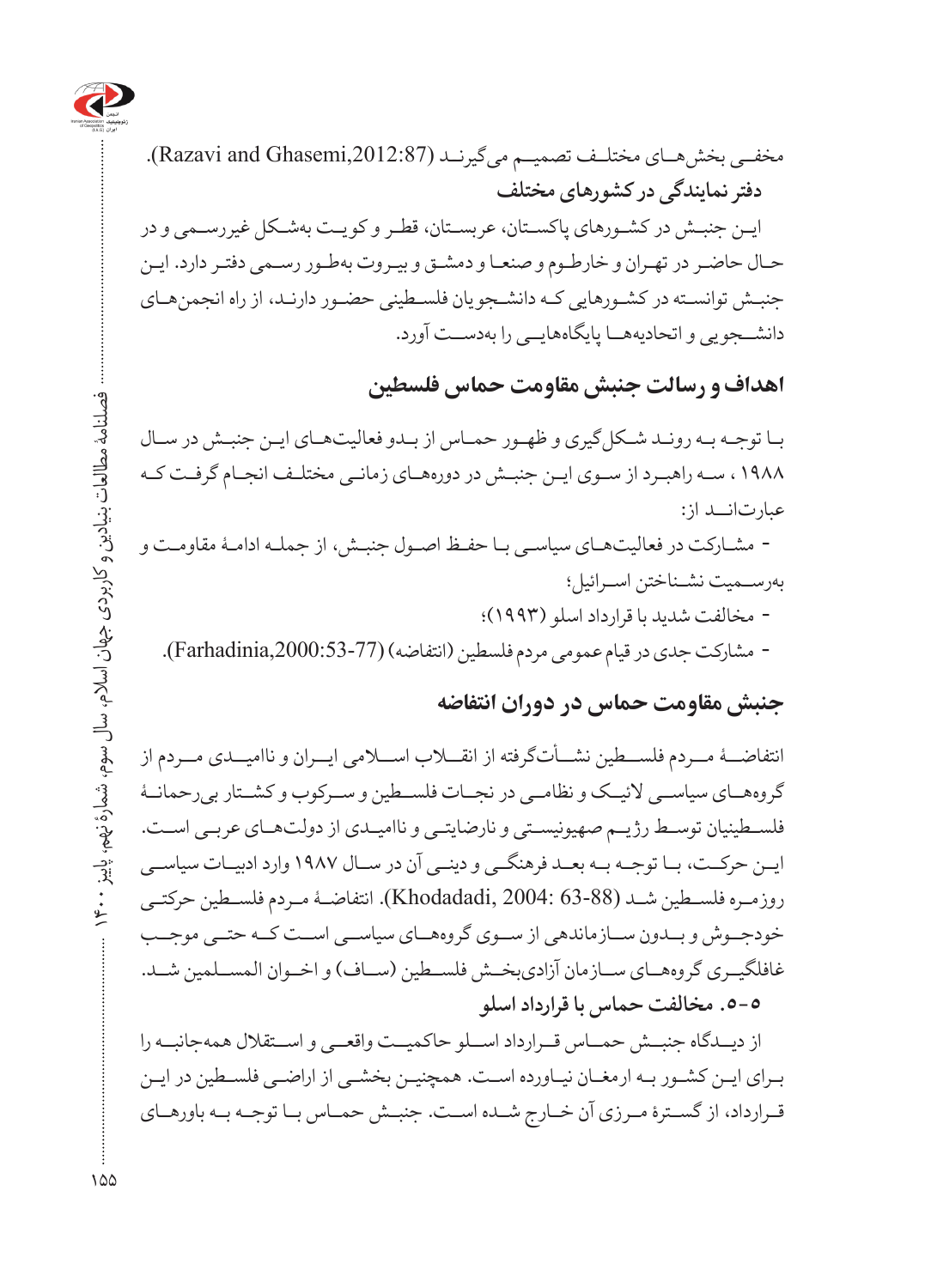

دینـی خـود بهشـدت بـا قـرارداد مخالفـت کـرد. اولویـت و هـدف آزادسـازی کرانـۀ باختـری و کاملکــردن آزادی نــوار غــزه، از مهمتریــن اهــداف جنبــش حمــاس بعــد از قــراداد اســلو بــوده اســت (Farhadinia,2000:53-77).

# **ورود حماس به صحنۀ سیاسی فلسطین**

موضــع روشــن جنبــش حمــاس دربــارۀ ســاف، پــس از قــرارداد غــزه نمایــان شــد. از آن یـس، ایـن سـازمان را (سـاف) تنهـا نماینـده، بخشـی از ملـت فلسـطین دانسـته و اولویـت خــود را در رقابــت بــر ســر نمایندگــی ملــت فلســطین بــا ســازمان آزادیبخــش قــرار داد (279 2001: , Barghouti and hamad-Al(. بــا توجــه بــه دســتیابی حمــاس بــه 30 درصــد آرا و پیــروزی حمــاس در انتخابــات شــهرداریها، خواســت ایــن جنبــش، ورود بــه عرصــۀ انتخابــات مجلــس و برعهدهگرفتــن امــور اجرایــی فلســطین بــود (,2007:91-104Pashaghasemi(. پـس از تضمیـن ابومـازن، مبنـی بـر تجدیدنظـر در سـازمان آزادیبخـش فلسـطین و برگـزاری انتخابـات آزاد و سـالم، جنبـش مقامـت حمـاس ضمــن آتشبــس یــک ســاله بــا رژیــم صهیونیســتی، خــود را بــرای ورود بــه انتخابــات مجلــس قانونگــذرای و شــورای محلــی آمــاده کــرد(1-17 :Khosravi, 1385) . مهمتریــن دالیــل ورود جنبــش مقاومــت حمــاس بــا توجــه بــه مصاحبــۀ رئیــس دفتــر سیاســی حمــاس در 14 مــه 2004 اینهــا هســتند: تجدید قوا و استراحت دورهای رزمندگان حماس؛ مشکالت فراوان و بهویژه معیشتی مردم فلسطین؛ فساد گسترده در دستگاههای اجرایی تشکیالت خودگردان (,2007:91-104Pashaghasemi(.

### **راهبرد جنبش مقاومت حماس در مسائل منطقه**

شـکلگیری جنبـش حمـاس بـر مبنـای تفکـر اسـامی و از دل انتفاضـه فلسـطین و برگرفتـه از انقـاب اسـامی ایـران بـوده اسـت و در جهـت تحقـق آرمـان فلسـطین در محـور مقاومـت، از ســوی جمهــوری اســامی ایــران حمایــت شــده اســت. ولــی در تحــوالت اخیــر منطقــه بازهـم بـا توجـه بـه ارزشهـا و بازتعریفـی کـه از هویـت اخوانی خـود کـرد از محـور مقاومت فاصلـه گرفـت و منافعـش بـا جمهـوری اسـامی در تعـارض قـرار گرفـت. بـا توجـه بـه اینکـه حمــاس کــه بهعنــوان جنبشــی جهــادی، همــواره جهــاد و مبــارزۀ مســلحانه بــا اســرائیل را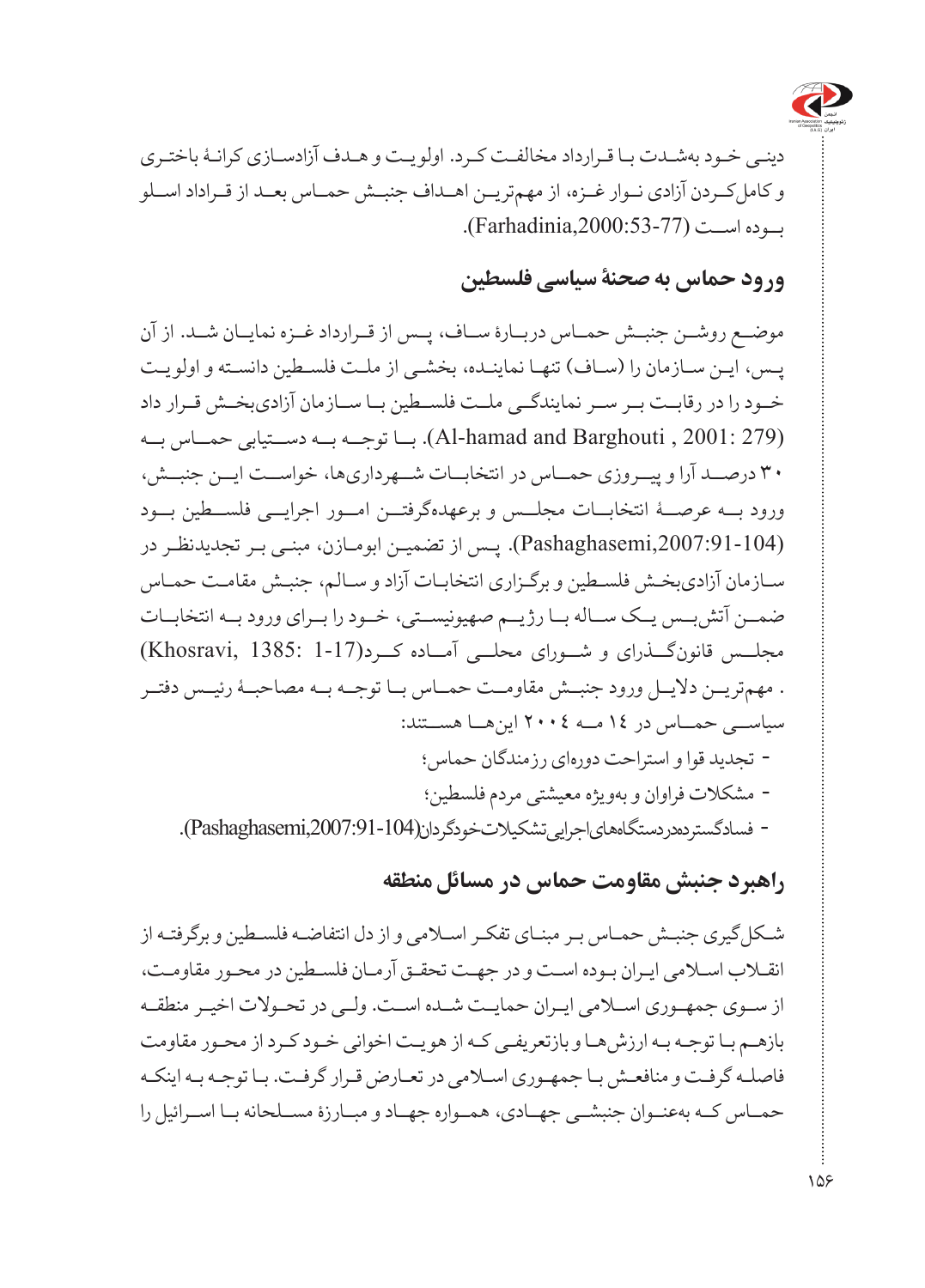

راهــکار مناســب دســتیابی بــه حقــوق غصبشــدۀ ملــت فلســطین میدانســت، در گــذار ِ مبــارزه بــه دردســتگرفتن حکومــت، در نتیجــۀ انتخابــات ســال از وضعیــت غیررســمی ،2006 بـا چالـش مهمـی روبـهرو شـد. رهبـری حمـاس آشـکارا میدیـد کـه ایـن جنبـش اکنـون مسـئولیت بزرگتـری در قبـال ملـت فلسـطین و نـه فقـط اعضـا و طرفـدارانِ خويـش دارد. ایــن بــدان معناســت کــه هرگونــه کنــش جهــادی حمــاس میتوانســت هزینههایــی را متوجــه همــۀ فلســطینیها کنــد.

همچنیــن راهبــرد حمــاس در مســئلۀ تغییــر رویکــرد منطقــهای و فاصلهگرفتــن جنبــش حمــاس از ایــران را در ســالهای اخیــر میبینیــم. مبنــای ایــن شــبهه در مواضــع اخیــر حمــاس، ماننــد بیطرفمانــدن آنهــا در صــورت وقــوع جنــگ بیــن ایــران و اســرائیل، حمایــت حمــاس از شورشــیان ســوری، نزدیکــی بــا قطــر و ترکیــه، همســویی بــا اخــوان مصــر، ســازش بــا گــروه فتــح قابــل اســتناد اســت. بایــد توجــه داشــت کــه جنبشهــای آزادیبخـش، همچـون هـر پدیـدۀ اجتماعـی دیگـر، در گـذر زمـان و تحـت تأثیـر شـرایط و مؤلفههایــی، دچــار تحــول میشــوند.

**مهمترین رویکردهای جدید جنبش مقاومت حماس فلسطین** 

**الف( تحول فضای عربی ضدحماس**

 بـا شـروع بیـداری اسـامی در منطقـه و سـرنگونی حکومـت دیکتاتـوری حسـنی مبـارک و بــن علــی، فضایــی بــرای جبــش مقاومــت حمــاس فراهــم شــد. در گذشــته بــا توجــه بــه مخالفــت رژیمهــای عربــی، قدرتیابــی و حمایــت ایــن کشــورها از حمــاس امکانپذیــر نبــود. در حــال حاضــر بــا توجــه بــه تحــوالت کشــورهای عربــی و تغییــرات گســترده در فضـای پیرامونـی جهـان عـرب، ایـن حمایتهـا آشـکارا و در راسـتای قدرتمندشـدن جنبـش مقاومــت حمــاس شــکل میگیــرد.

**ب( توافق دوحه و سازش فلسطینی**

بـا توجـه بـه اینکـه حمـاس و فتـح کـه تاکنـون میانجیگریهـای متعـدد و متنوعـی را در راســتای تحقــق مصالحــه تجربــه کردهانــد، ایــن بــار تحــت تأثیــر تحــوالت و پیامدهــای داخلــی آن بــر ســپهر سیاســی فلســطین، مصالحــه را پذیرفتنــد. اهمیــت ایــن اعالمیــه در پذیــرش شــرایط فتــح از ســوی حمــاس نهفتــه اســت. تــا پیــش از توافــق دوحــه، یکــی از ِ پیشــبرد مصالحــه، نبــود توافــق بــر ســر نخســتوزیر آینــده بــود. در ایــن موانــع اصلــی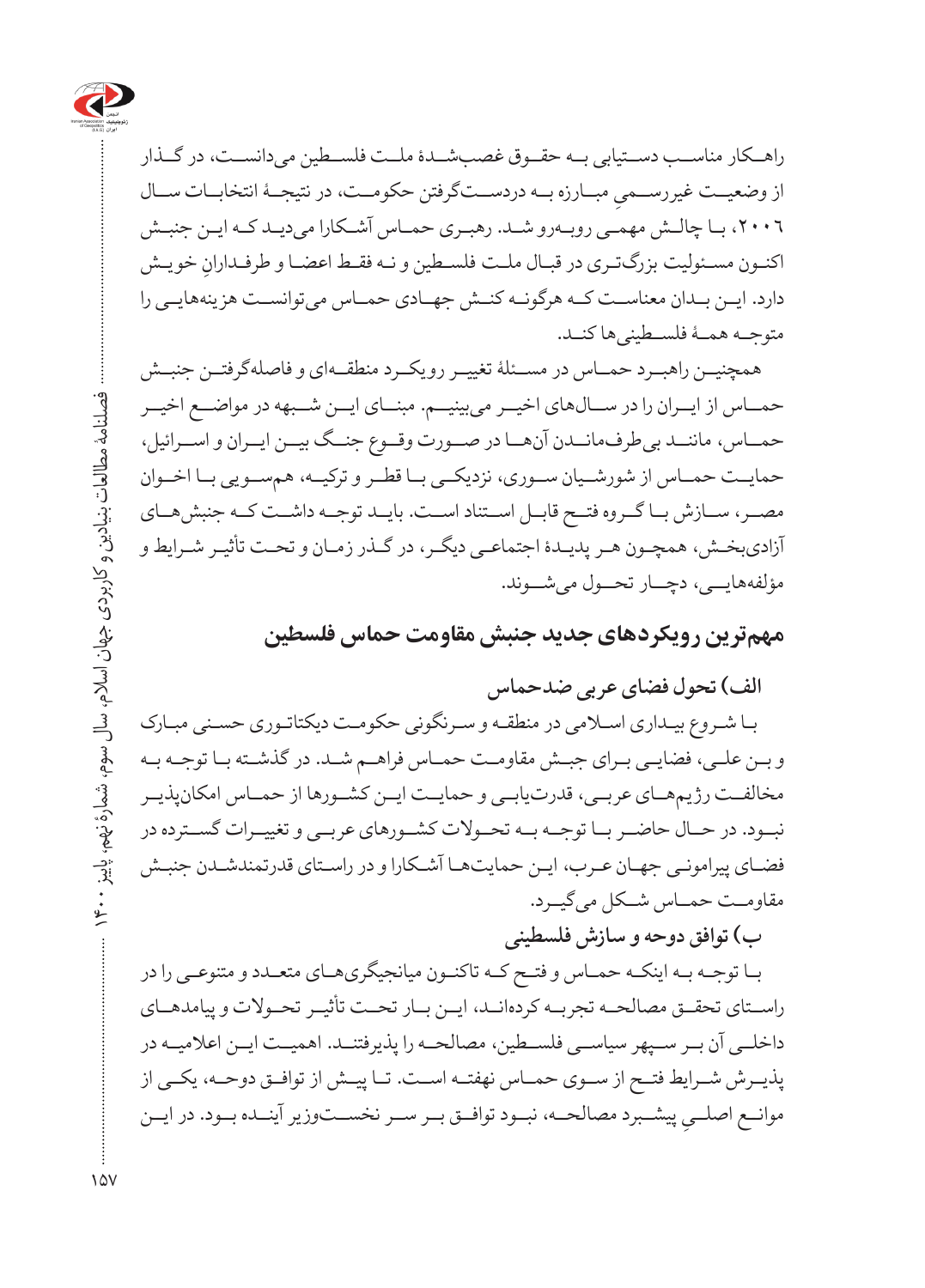

ِ توافـق، حمـاس از ایـن پسـت هـر چنـد موقتـی بـه سـود محمـود عبـاس گذشـت. بنابرایـن پـس از تحـوالت جهـان عـرب در اثـر بیـداری اسـامی، حمـاس بـا اشـتباهی راهبـردی در عمـل از عقایـد و ایدئولـوژی انقالبـی خـود در مواجهـه بـا رژیـم اسـرائیل کوتـاه آمـده و بـر مواضــع ســازشکارانۀ فتــح مهــر تأییــد زده اســت. **ج( عبور از متحد خود، سور یه**

 پـس از انتخابـات سـال 2006 فلسـطین، سـوریه یکـی از حامیـان اصلـی حمـاس اسـت. بــا توجــه بــه بحــران ســوریه و حمایتنکــردن حمــاس از ایــن حکومــت و همنوابــودن بــا معترضــان داخلــی، جنبــش مقاومــت حمــاس بــا اعــام موضــع صریــح خــود نســبت بــه بحــران فراگیــر ســوریه، بــا توجــه بــه منافــع خــود، نــگاه مســالمتآمیزی بــه کشــورهای عربـی و اسـرائيل داشـته باشـد. دليـل ديگـر صفـبنـدي و همراهـيِ اوليـۀ حمـاس بـا سـوريه،<br>-تـوان ایــن کشــور در حمایــت از ایــن جنبــش و پشــتیبانیِ مالــی، تســلیحاتی و سیاســی از آن<br>-بـوده اسـت کـه بـا توجـه بـه بحرانهـای جـدی و گسـتردۀ سـوریه در سـطوح مختلـف، تـوان حمایتــی آن از جنبــش حمــاس ســیر نزولــی داشــت. همچنیـن بــا توجــه بــه نیــاز حمایتــی بــه منابــع مالــی بــرای پیشــبرد اهــداف جنبــش حمــاس بهتدریــج منابــع مالــی جدیــدی از کشـورهای عربـی دریافـت کردنـد کـه دریافـت آن مسـتلزم همراهـی سیاسـی در منطقـه بـوده  $(Fathollah, 2013)$ است (Fathollah, 2013

**د( تقسیم حماس به داخل و خارج**

بـروز اختـاف گسـترده میـان رهبـری داخـل و خـارج از تحوالتـی اسـت کـه آغـاز تغییـر رویکــرد داخلــی و منطقــهای حمــاس را نشــان میدهــد. اگرچــه ایــن اختالفهــا پیشتــر هـم بـوده اسـت، رقابـت و اختـاف داخلـی میـان طرفـداران دو خـط مشـی متفـاوت اسـت؛ گروهـی طرفـدار تـداوم راهکارهـای پیشـین حمـاس در برابـر اسـرائیل، حکومـت خودگـردان و محـور مقاومـت و گروهـی خواسـتار تحـول ایـن رویکردهـا بـرای همگامـی بـا تحـوالت پیرامونـی بهویـژه در مصـر و سـوریه هسـتند.

# **شباهتهای گروههای مقاومت حشدالشعبی عراق و حماس فلسطین**

 هــ دو گ روه مقاومـت در پـی ایجـاد شـرایط الزم بـرای آزادی کشـور از ظلـم و سـتمگری و تجـاوز بـه صحنـۀ مبـارزه ورود پیـدا کردنـد. همچنیـن ایـن گروههـا از حمایـت تودههـای مــردم برخوردارند.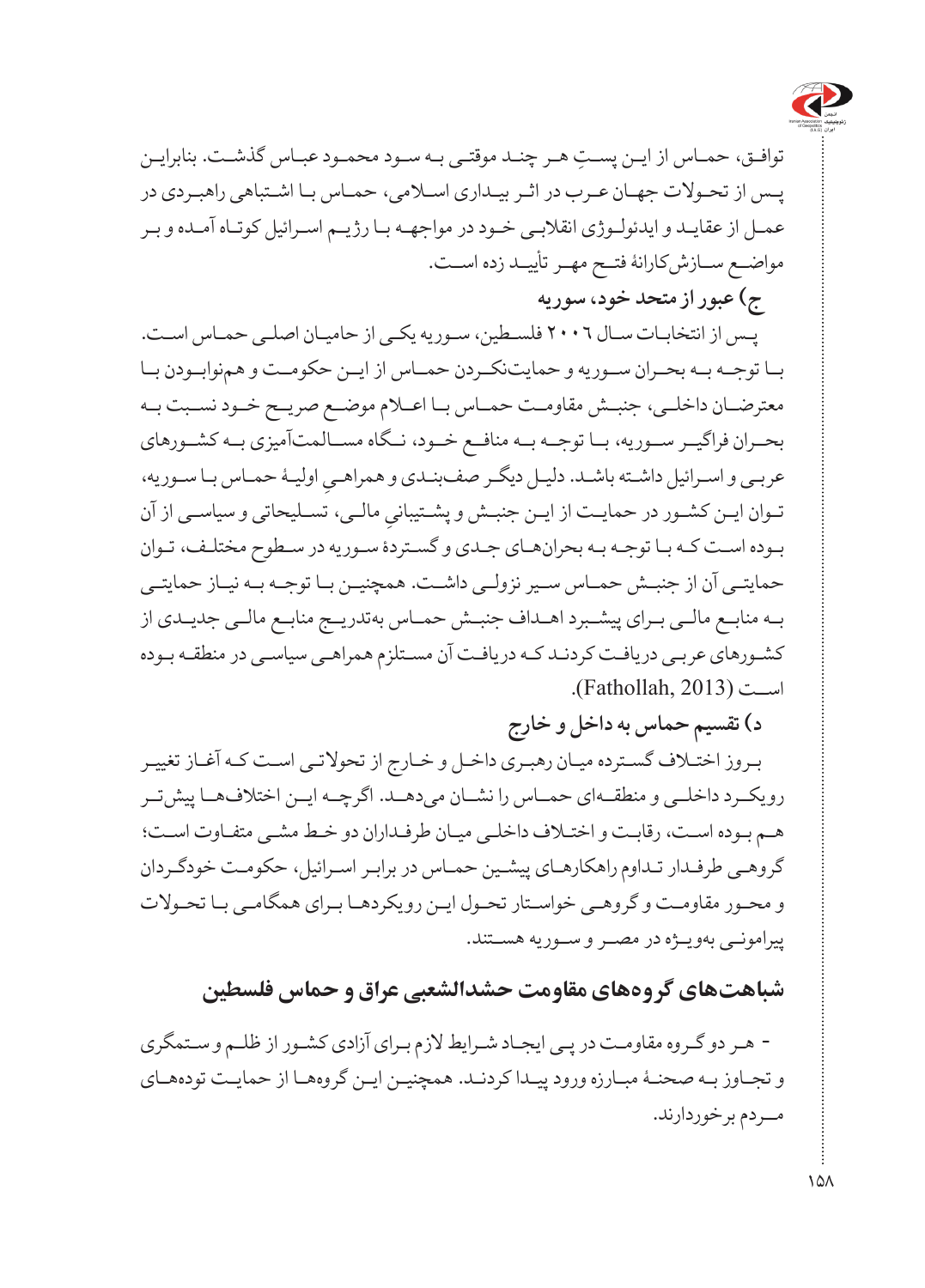

 هرـ دو گرــوه، پیونــد عمیقــی بــا انقــاب اســامی ایــران دارنــد و رشــد و نفــوذ ایــن گروههــا بهعنــوان بــازوان حمایتــی جمهــوری اســامی بســیار بااهمیــت اســت. هـر دو گ روه، دشــمنان برونمــرزی مشــترکی ماننــد آمریــکا داشــته و بــا گســتردگی فعالیـت و نفـوذ خـود، گاهـی بـا حمالتـی از سـوی ایـن کشـورها بـر علیـه منافـع خـود قــرار میگیرنــد.

در میـان بازیگـران خارجـی، آمریکاییهـا باهـدف تحدیـد راهبـردی حشدالشـعبی،گزینۀ انحــال ایـن گـروه را در دسـتور کار قـرار دادنـد. ایـن گـروه برخـاف گـروه جیشالمهـدی کــه در 28 اوت 2008 منحــل شــد، مخالــف رهاکــردن سالحهایشــان مقابــل اشــغالگری آمریـکا هسـتند.

بــه هــر ترتیــب، کارنامــۀ آمریــکا در عــراق چــه در خصــوص حمایتهــای بیدریــغ از داعـش و چـه در صحنـۀ ضربـه واردکـردن بـه نیروهـای مردمـی حشدالشـعبی و بـه شـهادت رسـاندن تعـداد زیـادی از آنهـا، بـه انـدازهای منفـی اسـت کـه بـه عناصـر نفـوذی در عـراق، اجـازۀ تحرکهـای مدنظرشـان را نمیدهـد. از سـویی، عملکـرد نیروهـای حشدالشـعبی در حــذف و ســرکوب نیروهــای داعــش و کمکرســانی بــه مــردم عــراق در دورههــای مختلــف بهانــدازهای افتخارآمیــز و تحســینبرانگیز اســت کــه هیچکــس در عــراق تــوان تضعیــف و حـذف آنهـا را از صحنـۀ سیاسـی ایـن کشـور نـدارد.

 یکـی از 12 شـرط پمپئـو بـرای دسـتیابی توافقـی جدیـد بـا ایـران، »خلـع سـاح و انحالل گروههـای شــبهنظامی شــیعه» بـود. بـا توجــه بــه سیاســتهای ایــالات متحــدۀ آمریــکا در رویارویــی بــا گروههــای مقاومــت، بهویــژه حمــاس و اجــرای سیاســتهای متخاصمانــه بــرای حمایــت از رژیــم صهیونیســتی، در زمانهــای بحــران و درگیــری گروههــای مقاومــت حمــاس و اســرائیل، ســبب شــده اســت تــا شــمار زیــادی از افــراد و نهادهــای وابســته بــه حمـاس را در گوشـه و کنـار جهـان تحریـم کننـد کـه ایـن تحریمهـا شـامل خیریههایـی در نقــاط مختلــف جهــان بهعنــوان مکانیســمهای مهمــی بــرای جمــعآوری کمــک مالــی نیــز بـوده اسـت. همچنیـن ایـاالت متحـدۀ آمریـکا بهطـور تنگاتنـگ بـا حوزههـای قضایـی کـه در برابــر حمــاس آســیبپذیر هســتند نیــز همــکاری میکنــد تــا چارچوبهــای مبــارزه بــا پولشـویی و تأمیـن مالـی تروریسـم را در آنهـا تقویـت کنـد. هــر دو گــروه مقاومــت بــا توجــه بــه تهدیــد منافــع کشــورهای آمریــکا و اســرائیل در لیســت گروههــای تروریســتی قــرار گرفتهانــد.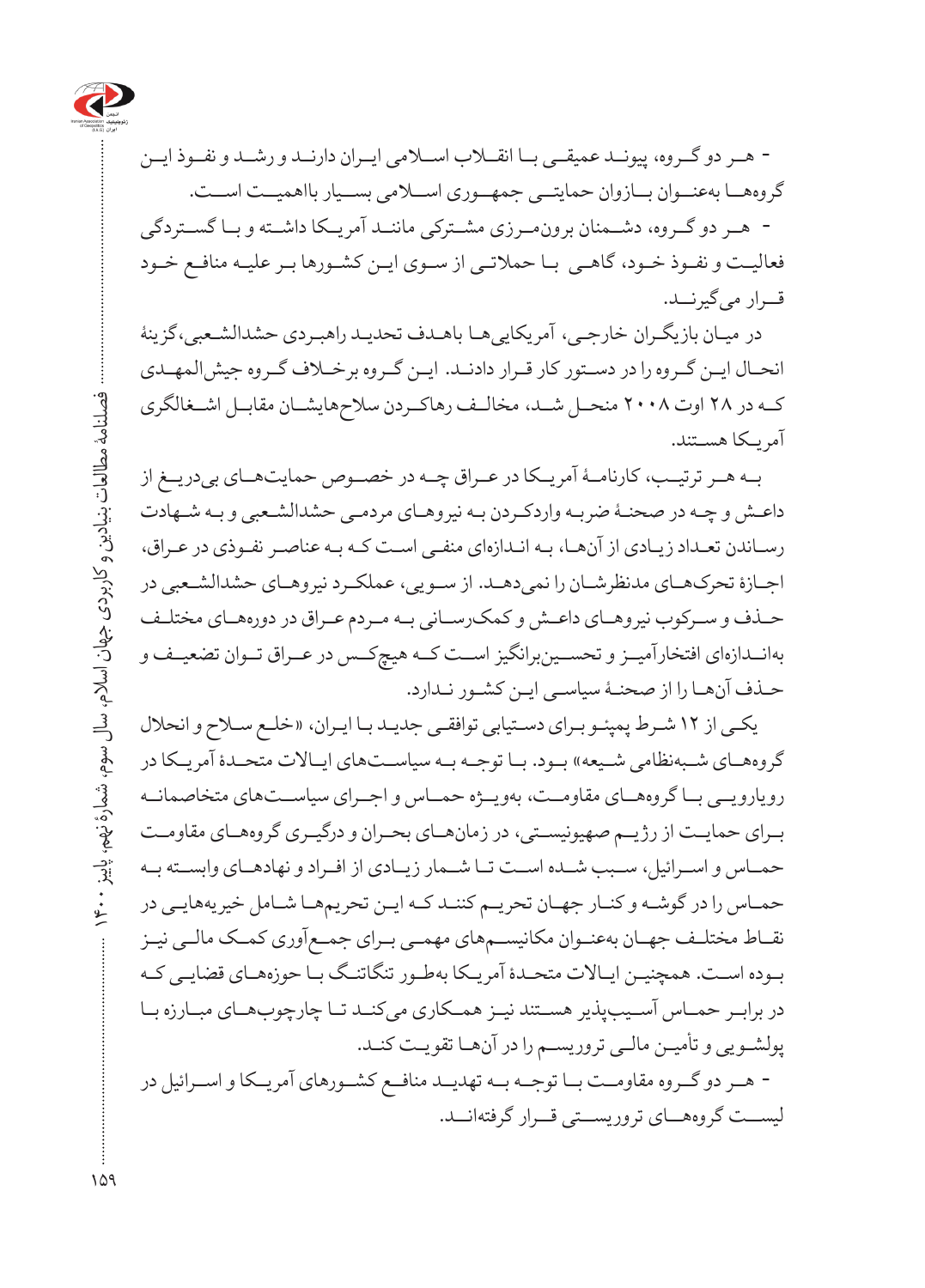

**تفاوتهای گروههای مقاومت حشدالشعبی عراق و حماس فلسطین**

 سـاختار تشـکیالتی گـروه مقاومـت حمـاس از گـروه مقاومـت حشدالشـعبی عـراق، بـا توجــه بــه قدمــت تنشهــا و درگیریهــای موجــود در پیشــینۀ دور از ســاختار منســجمتر و تشــکیلاتی تری برخوردارنــد.

شـرایط اضطـراری حاکـم بـر عـراق، دولـت را وادار کـرد تـا بسـیج نیـرو بـرای تشـکیل یــک ســاختار دفاعــی کمکــی را در دســتور کار قــرار دهــد. در ایــن رونــد، شــاخههای نظامـی احـزاب و جریانهـای سیاسـی شـیعه بـه بسـتر جـذب نیـروی انسـانی در شـرایط اضطـراری تبدیـل شـدند کـه نتیجـۀ آن تشـکیل یـک سـازمان جدیـد نظامـی رسـمی بـه نـام حشدالشـعبی بـه مـوازات ارتـش و پلیـس در عـراق بـود.

از ســوی دیگــر، دولــت عــراق بــه مــوازات تشــکیل ســاختارهای دفاعــی کمکــی، بــا درخواسـت کمـک از شـورای امنیـت سـازمان ملـل متحـد و ایاالت متحـده، میزبـان ائتالف بینالمللـی عـزم ذاتـی بـا فرماندهـی آمریـکا شـد کـه مأموریـت آن مبـارزه بـا داعـش بـود. در مـورد ماهیـت اولیـۀ شـرایط تشـکیل گـروه مقاومـت حمـاس اینگونـه بـود کـه ابتـدا در شـرایط اضطـراری ایـن گـروه بـه میـدان وارد نشـد. جنبـش حمـاس ابتـدا براسـاس فعالیـت فرهنگـی اجتماعـی تأسـیس شـد، پـس از چنـد سـال، اقدامـات نظامـی را بـرای دسـتیابی بـه اهـداف خـود، ضـروری دانسـت.

 بــا توجــه بــه قالــب جمعیتــی شــیعی گــروه مقاومــت حشدالشــعبی عــراق، ایــن گــروه نسـبت بـه گـروه مقاومـت حماس بـا قالـب جمعیتـی سـنی، در مشـی مبارزاتـی الگوبـرداری متفاوتتــری دارنــد و از آن تبعیــت میکنــد.

 بـا توجـه بـه شـرکت جنبـش مقاومـت حمـاس در انتخابات و کسـب مشـروعیت سیاسـی در عرصـۀ داخلـی و خارجـی، تشـکیالتی رسـمی حمـاس در سـاختار دولتی فلسـطین شـکل منسـجمتری نسـبت بـه گـروه مقاومـت حشدالشـعبی در عـراق دارد.

 ورود حمــاس بــه پارلمــان فلســطین پــس از اطمینــان از مســائل مهمــی بــود كــه در مـورد آنهـا تصمیـم گرفتـه شـد: .۱ اطمینـان از اینكـه چنیـن تصمیمـی نظـر اكثریـت نهادهـا و رهبــران بلندپایــه و فرماندهــان حمــاس اســت؛ .۲ اطمینــان از اینكــه هــر تصمیمــی كــه حمـاس بگیـرد بـه زیـان برنامههـا و سیاسـتهای مبارزاتـیاش تمـام نشـود؛ .۳ اطمینـان از اینكـه هیـچ تصمیمـی هرگـز در چارچـوب پیمـان فاجعـه بـار اسـلو نباشـد. جنبــش حمــاس در حالــی كــه بــر انتخابــات تأكیــد میكنــد از مشــی مقاومــت نیــز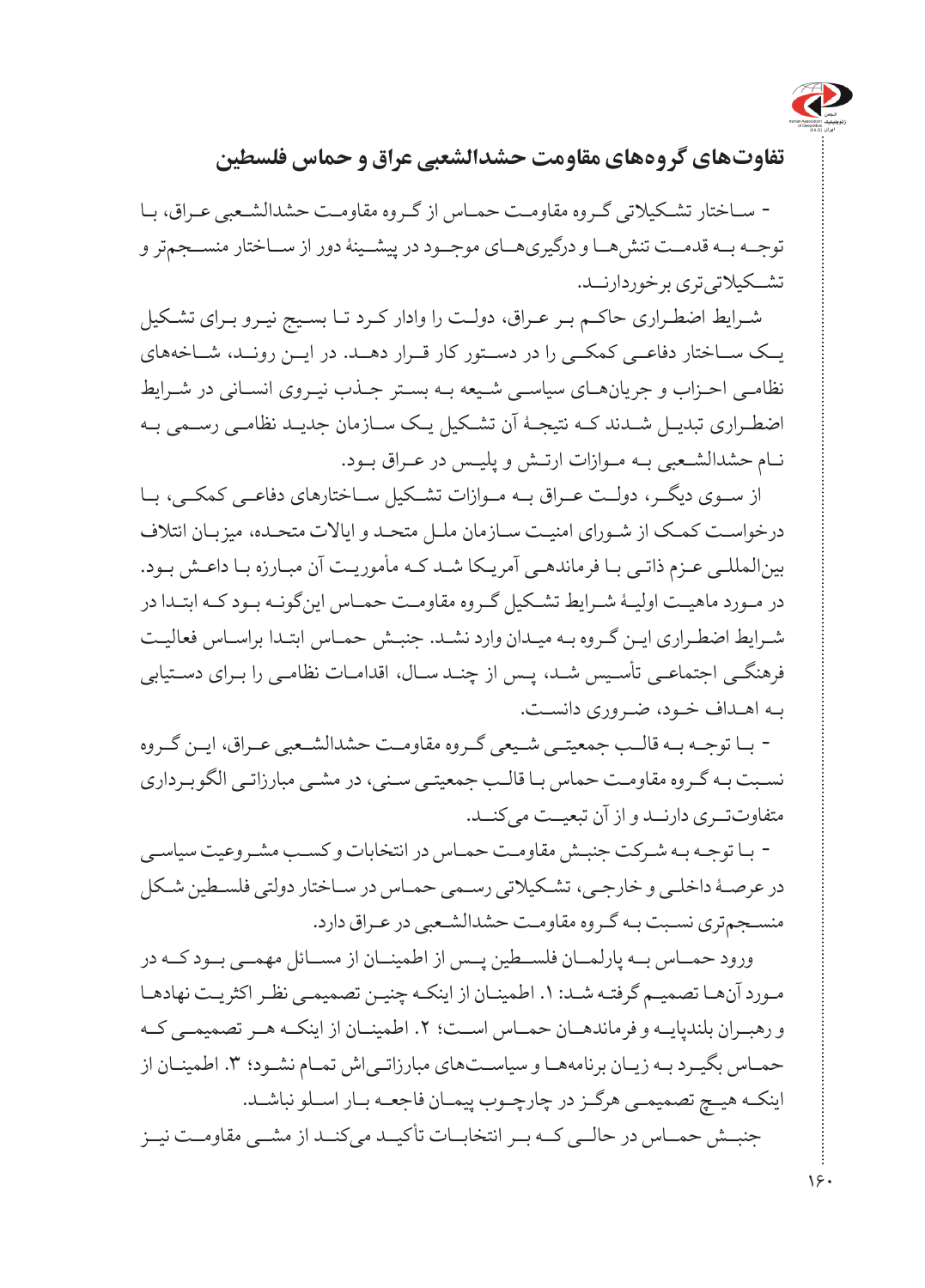

حمایـت میكنـد. مسـلم اسـت كـه جنبـش مقاومـت اسـامی حمـاس اكنـون بـه جنبـش و گـروه بزرگـی تبدیـل شـده اسـت و پشـتوانۀ مردمـی بزرگـی دارد و در بزنگاههـا از ایـن ظرفیـت معنـوی بیشـترین بهـره را میبرـد. همچنیـن در مراحـل اول و دوم انتخابـات شـوراهای محلـی و شـهرداریها در كرانـۀ باختـری و نـوار غـزه وضعیـت خـود را تثبیـت كـرده اسـت و اكنـون ملـزم بـه پاسـخگویی بـه نیازهـای مردمـی اسـت كـه حامـی مقاومـت و پشـتیبان آن هسـتند. در مقایســه هویــت ایــن دو گــروه مقاومــت میتــوان گفــت بیشــتر گــروه حشدالشــعبی

ایدئولـوژی اسـلامی شـیعی دارنـد و ایدئولـوژی جنبـش حمـاس ریشـه در اخوان المسـلمین مصـر دارد.

 در گــروه حشدالشــعبی بیشــترین نزدیکــی بــا شــیعۀ دوازده امامــی بیشــتر جلــوه داشــته و در جنبــش حمــاس بــا توجــه بــه مبانــی اعتقــادی و فقهــی ایــن گــروه کــه نشــأتگرفته از اخوانالمســلمین مصــر بــوده جنبــه اســامگرایی آن بیشــتر جلــوه دارد.

#### **نتیجه**

در ایـن پژوهـش بهدنبـال پاسـخ ایـن پرسـش بودیـم کـه گروههـای مقاومـت حشدالشـعبی عـراق و حمـاس فلسـطین چـه تفاوتهـا و شـباهتهایی بـا یکدیگـر دارنـد؟ بـا توجـه بـه بررسـی انجـام شـده و اسـتفاده از چارچـوب مفهومـی آلـن تـورن، میـان سـه مؤلفـۀ مـورد نظـر، عمومیـت، ضدیـت یـا مخالـف و اصـل هویـت، مشـابهتها و تفاوتهـای بهنسـبت مشــهودی وجــود دارد. بهشــکلی کــه بــا توجــه بــه مشــابهتها و تفاوتهــای هــر یــک از ایــن دو گــروه مقاومــت، در بعضــی مــوارد تفاوتهایــی بــا توجــه بــه شــرایط خاصــی کــه در آن قــرار گرفتهانــد مشــهود بــوده اســت. براســاس مؤلفــۀ اصــل هویــت، گــروه مقاومــت حشدالشــعبی عــراق بــا توجــه بــه محوریــت در عضوگیــری نیروهــای مردمــی و فــارغ از قومیـت و مذهـب شـکل گرفتـه اسـت. همچنیـن ظهـور پدیـدۀ تروریسـم تکفیـری در منطقـۀ غــرب آســیا ســبب شــد، بخشهــای قابــل توجهــی از غــرب کشــور عــراق زیــر ســیطرۀ «داعــش» دربیایــد. در چنیــن شــرایطی، ناکارآمــدی ارتــش عــراق در مبــارزه بــا تروریســم و نیــز تصمیــم هیئــت وزیــران در دورۀ نخســتوزیری نــوری المالکــی مبنــی بــر تشــکیل یــک نیــروی مردمــی بــرای دفــاع از تمامیــت ارضــی عــراق و بیرونرانــدن تروریســتها از ایـن کشـور و سـرانجام صـدور فتـوای جهـاد کفایـی از سـوی مرجعیـت عالـی عـراق بـرای حضـور اقشــار مختلـف مـردم در مجاهــدت ضدداعش پايــۀ حشدالشــعبى را بنــا نهــاد.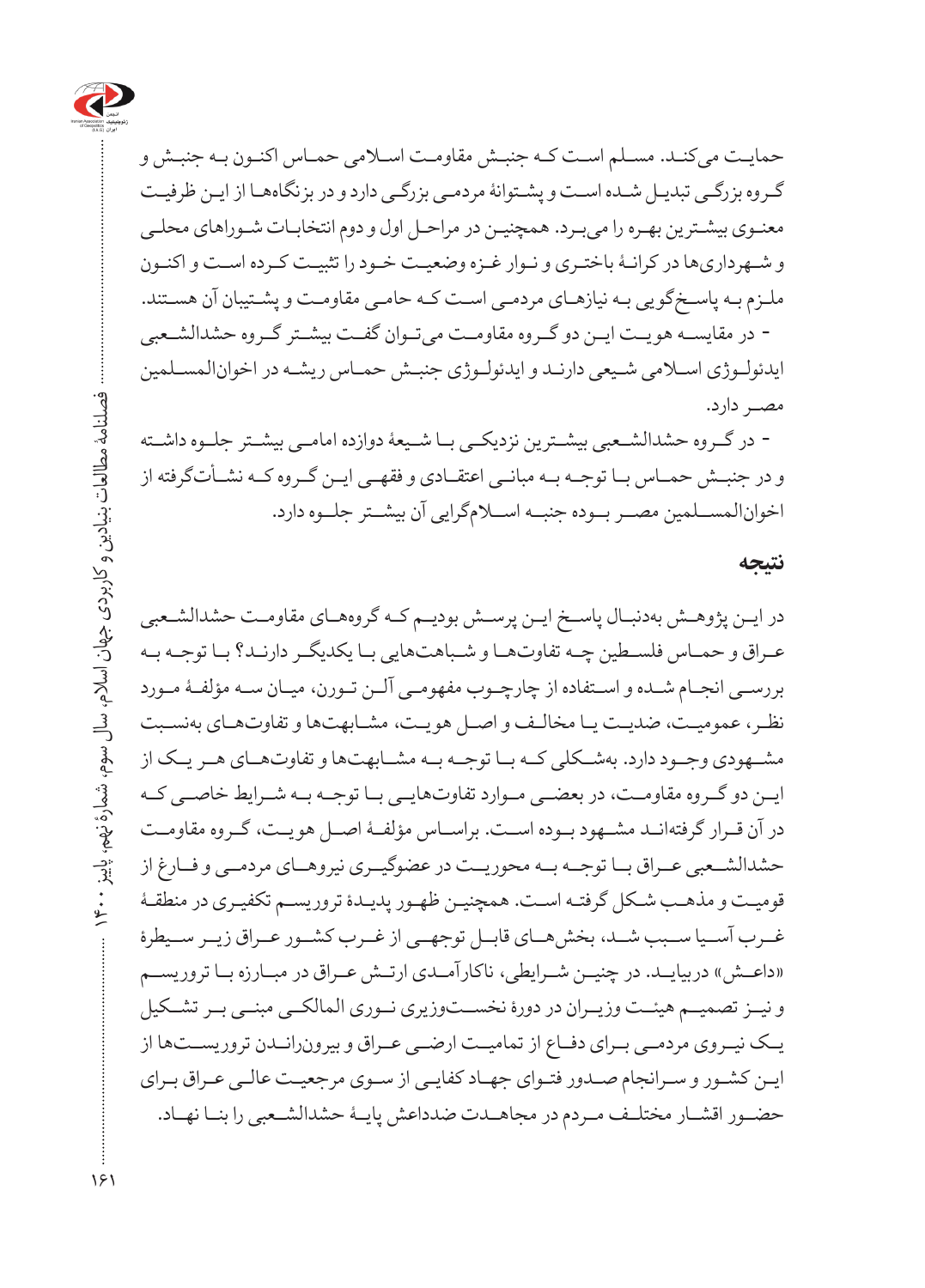

در مقایســۀ هویــت ایــن دو گــروه مقاومــت میتــوان گفــت کــه بیشــتر گــروه مقاومــت حشدالشــعبی عــراق ایدئولــوژی اســامی شــیعی دارنــد و ایدئولــوژی جنبــش مقاومــت حم اس ریشهــ در [اخوانالمســلمین](http://hamshahrionline.ir/details/127033) مصر دارد. اشــتراکها و تفاوتهــای ایــن دو گــروه مقاومــت اینگونــه اســت: در هــر دو گــروه، رهبــران پیشــرو ایــن جریانــات تحــت تأثیــر انقــاب اســامی ایــران قــرار گرفتــه و پیادهســازی اندیشــههای انقــاب اســامی مشــهود اســت. در گــروه حشدالشــعبی بیشــترین نزدیکــی بــا شــیعۀ دوازده امامــی جلــوه داشــته و در جنبــش حمــاس بــا توجــه بــه مبانــی اعتقــادی و فقهــی ایــن گــروه کــه نشــأتگرفته از اخوانالمســلمین مصــر بــوده اســت جنبــۀ اســامگرایی آن بیشــتر جلــوه دارد. هــر دو گـروه مقاومـت در پـی ایجـاد شـرایط لازم بـرای آزادی کشـور از ظلـم و سـتمگری و تجـاوز بــه صحنــۀ مبــارزه ورود پیــدا کردنــد. همچنیــن ایــن گروههــا از حمایــت تودههــای مــردم برخوردارنــد.

دو گــروه مقاومــت حشدالشــعبی عــراق و حمــاس فلســطین، پیونــد عمیقــی بــا انقــاب اســامی ایــران دارنــد و رشــد و نفــوذ ایــن گروههــا بهعنــوان بــازوان حمایتــی جمهــوری اســامی بســیار مهــم اســت. گــروه مقاومــت حشدالشــعبی و مقاومــت حمــاس، دشــمنان بـرون مـرزی مشـترکی مثـل آمریـکا دارنـد و بـا گسـتردگی فعالیـت و نفـوذ خـود گاهـی بـا حملاتـی از سـوی ایـن کشـورها علیـه منافـع خـود قـرار میگیرنـد. بـا توجـه بـه شـرکت جنبــش مقاومــت حمــاس در انتخابــات و کســب مشــروعیت سیاســی در عرصــۀ داخلــی و خارجـی، تشـکیالتی رسـمی حمـاس در سـاختار دولتی فلسـطین شـکل منسـجمتری نسـبت بـه گـروه مقاومـت حشدالشـعبی در عـراق دارد. در مقایسـه هویـت ایـن دو گـروه مقاومـت، درمییابیــم بیشــتر گــروه مقاومــت حشدالشــعبی عــراق ایدئولــوژی اســامی شــیعی دارنــد و ایدئولــوژی جنبــش مقاومــت حمـــاس ریشـــه در اخوان|لمســـلمین مصر دارد. همچنیـــن راهبـرد حمـاس در مسـئلۀ تغییـر رویکـرد منطقـهای و فاصلهگرفتـن جنبـش حمـاس از ایـران در ســالهای اخیــر را بــا توجــه بــه منافــع خــود میبینیــم. شــایان توجــه اینکــه جنبشهــای آزادیبخـش، همچـون هـر پدیـدۀ اجتماعـی دیگـر، در گـذر زمـان و تحـت تأثیـر شـرایط و مؤلفههایــی دچــار تحــول میشــوند.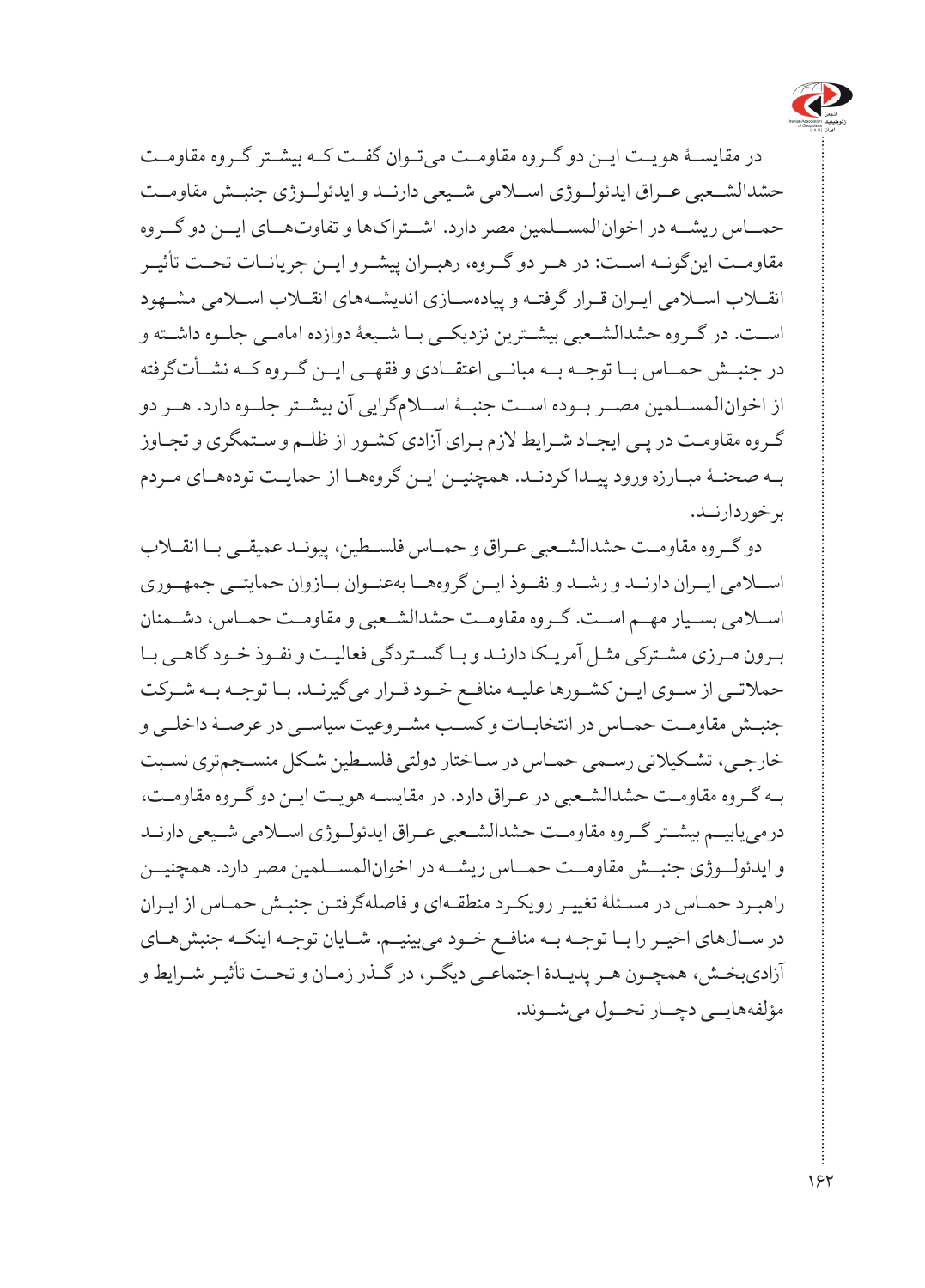

### **Refrences**

1. Abbasi, Ebrahim; Tabrizi, Zeinat (2015). A Study of the Relations between Iran and the Hamas Movement after the Islamic Awakening, Volume 6, Number 10 [In Persian].

2. Abu amr, ziad (1993). Hamas political and historical background, Translated by Morteza Qanun, Political Science Quarterly, Preface No. 2. [In Persian]

3. Afshon, Touraj; Allah Karam, Abdolhossein (2018). Comparison of the US security approach and the popular uprising in Iraq, Performance and Outlook, Volume 11, Number 42, pp. 72- 41 [In Persian]

4. Ahmadian, Hassan (2013). Strategic Suggestions for Facing the New Hamas, Borhan Analytical Site. [In Persian]

5. Azad, Amir Hamed (2016). The Bright Shadow of the Popular Rally, Tehran: Noor Institute of Thought Studies, 2016, pp. 21-25 [In Persian]

6. Azad, Amir Hamed  $(2020)$ . The pattern of formation and limitation of popular mobilization in Iraq, Scientific Quarterly of World Politics Ninth Volume, Consecutive 33, No. 3, 102-72. [In Persian]

7. Barghouti, Ayad and Javad Al-Hamad (2003). A look at the political thought of the Hamas movement, translated by Seyed Hossein Mousavi, Center for Scientific Research and Strategic Studies in the Middle East [In Persian] 8. Castells, Manuel (2014). Networks of Anger and Hope, translated by Mojtaba Gholipour, Tehran, Markaz Publishing [In Persian].

9. Duman, Bilgay (2016). A New Controversial Actor in Post-ISIS Iraq: Al-Hashd Al-Shaabi Report (The Popular Mobilization Forces), Ankara: ORSAM Report, No: 198

10. Farhadinia, Hamid (2000). Hamas Political Thought, Movement Quarterly, First Year, No3. [In Persian].

11. Fawzi, Yahiya (2010). Intellectual typology of contemporary Islamic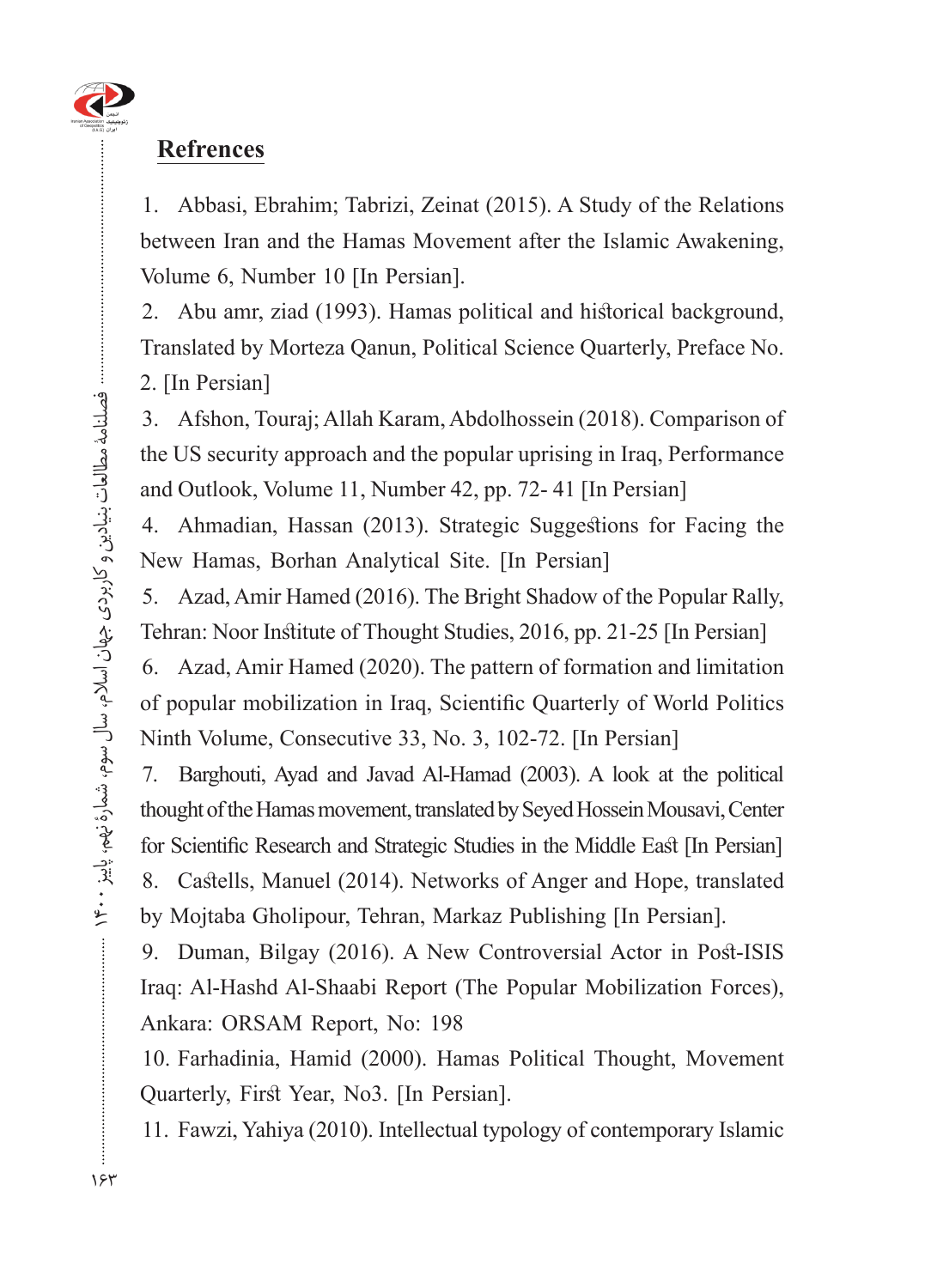

movements and its political-security consequences in the Islamic world, Ouarterly Journal of Strategic Studies, Year 13, Issue 4 [In Persian]. 12. Ghasemi, Ali Pasha (2007). Hamas Victory in Elections, Opportunities and Challenges, Seventh Quarterly Journal of Islamic World Studies, No. 25 [In Persian].

13. Hajli, Ali (2007). Understanding and Studying New Social Movements, Jane Cohen et al, Tehran: Society and Culture Publications [In Persian]

14. Khodadadi, Mohammad Ismail (2004). Formation of the Palestinian Intifada, contexts and reasons. Religion and Politics Quarterly, First Year, No. 1 [In Persian]

15. Khosravi, Gholamreza (2006). Future Perspectives of the Hamas Movement, Research Report of the Institute for Strategic Studies [In Persian] 16. Lecht, John (1998). Fifty Great Contemporary Thinkers: From Structuralism to Postmodernity, translated by Mohsen Hakimi, Tehran: Khojasteh [In Persian].

17. Mullah Ebrahimi, Ezzat (2005). Contemporary Palestinian Culture, Characters and Movements, Volume 1, Tehran: Noor Thinkers Institute [In Persian].

18. Nash, Kit (2014). Contemporary Political Sociology: Globalization Politics and Power, translated by Mohammad Taghi Delfrooz, Tehran: Kavir [In Persian].

19. Opter; David E, and Charles F, Andy Payne, Mohammad Reza Saeedabadi; (2001). Political protest and social change; Tehran: Research Institute for Strategic Studies. [In Persian]

20. Parto, Fathollah (2013). Hamas new approach to changing regional allies, published on the website of Andishekdeh Tebyan [In Persian]

21. Purqiumi, Ayyub (2020). Lessons and Consequences of Popular Resistance in the 22-Day Gaza War, Basij Studies Quarterly. Issue 44